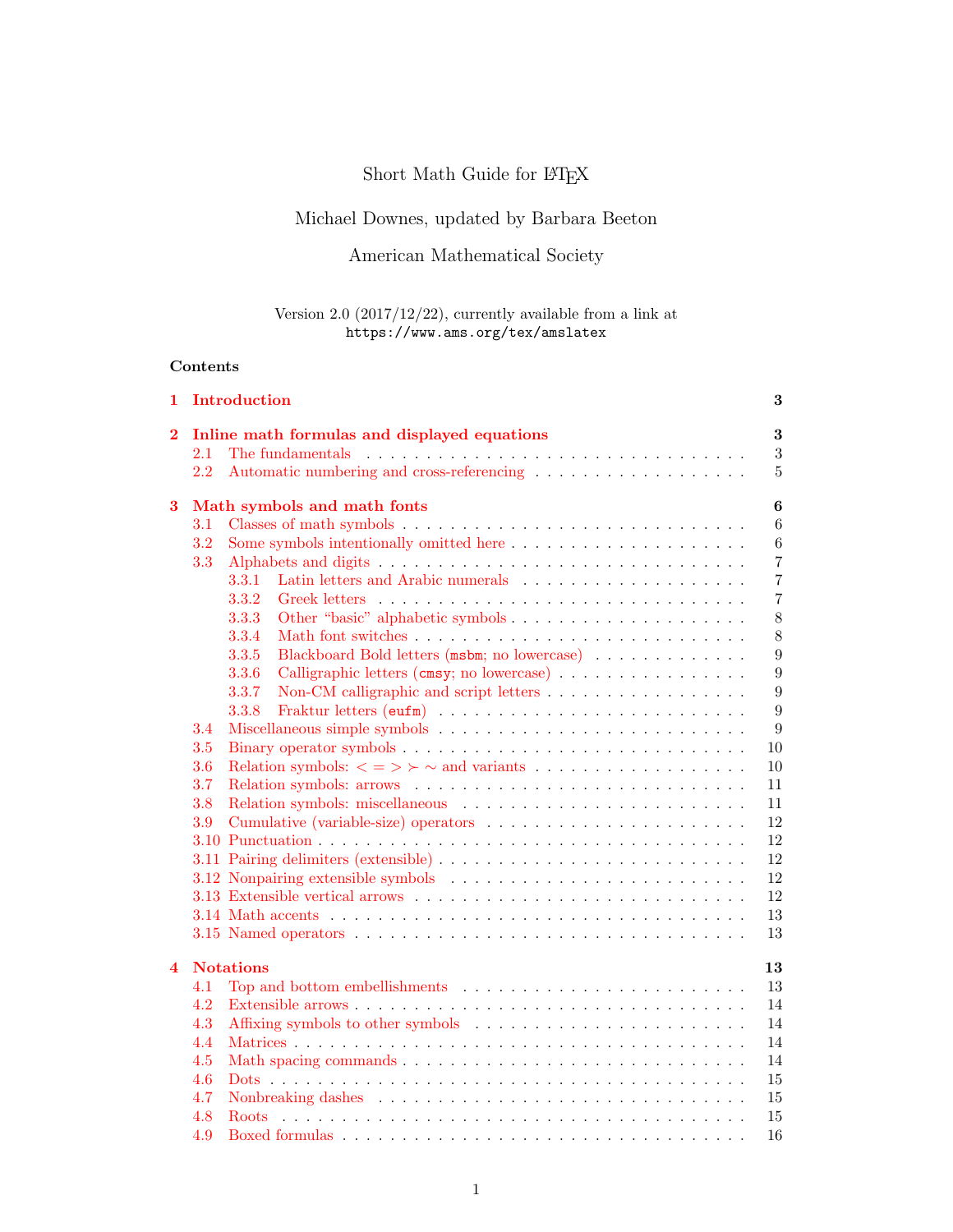| 5.             | Fractions and related constructions                                                                 | 16 |
|----------------|-----------------------------------------------------------------------------------------------------|----|
|                | 5.1                                                                                                 | 16 |
|                | The $\binom{\text{dbinom}, \text{and } \text{tbinom} \text{ commands } \ldots \ldots \ldots$<br>5.2 | 16 |
|                | 5.3                                                                                                 | 16 |
|                | 5.4                                                                                                 | 17 |
| 6              | <b>Delimiters</b>                                                                                   | 17 |
|                | 6.1                                                                                                 | 17 |
|                | 6.2                                                                                                 | 18 |
| $\overline{7}$ | The \text command                                                                                   | 18 |
|                |                                                                                                     | 18 |
| 8              | Integrals and sums                                                                                  | 18 |
|                | 8.1                                                                                                 | 18 |
|                | 8.2                                                                                                 | 19 |
|                | 8.3                                                                                                 | 19 |
|                | 8.4                                                                                                 | 19 |
| 9              | Changing the size of elements in a formula                                                          | 19 |
|                | 10 Other packages of interest                                                                       | 20 |
|                | 11 Other documentation of interest                                                                  | 21 |

#### Acknowledgments and plans for future work

Thanks to all who contributed suggestions, assistance and encouragement. Special thanks to David Carlisle for repairing unruly macros and to Jennifer Wright-Sharp for applying consistent editing in AMS style.

Plans for a future edition include addition of an index.

Reports concerning errors and suggestions for improvement should be sent to

[tech-support@ams.org](mailto:tech-support@ams.org) .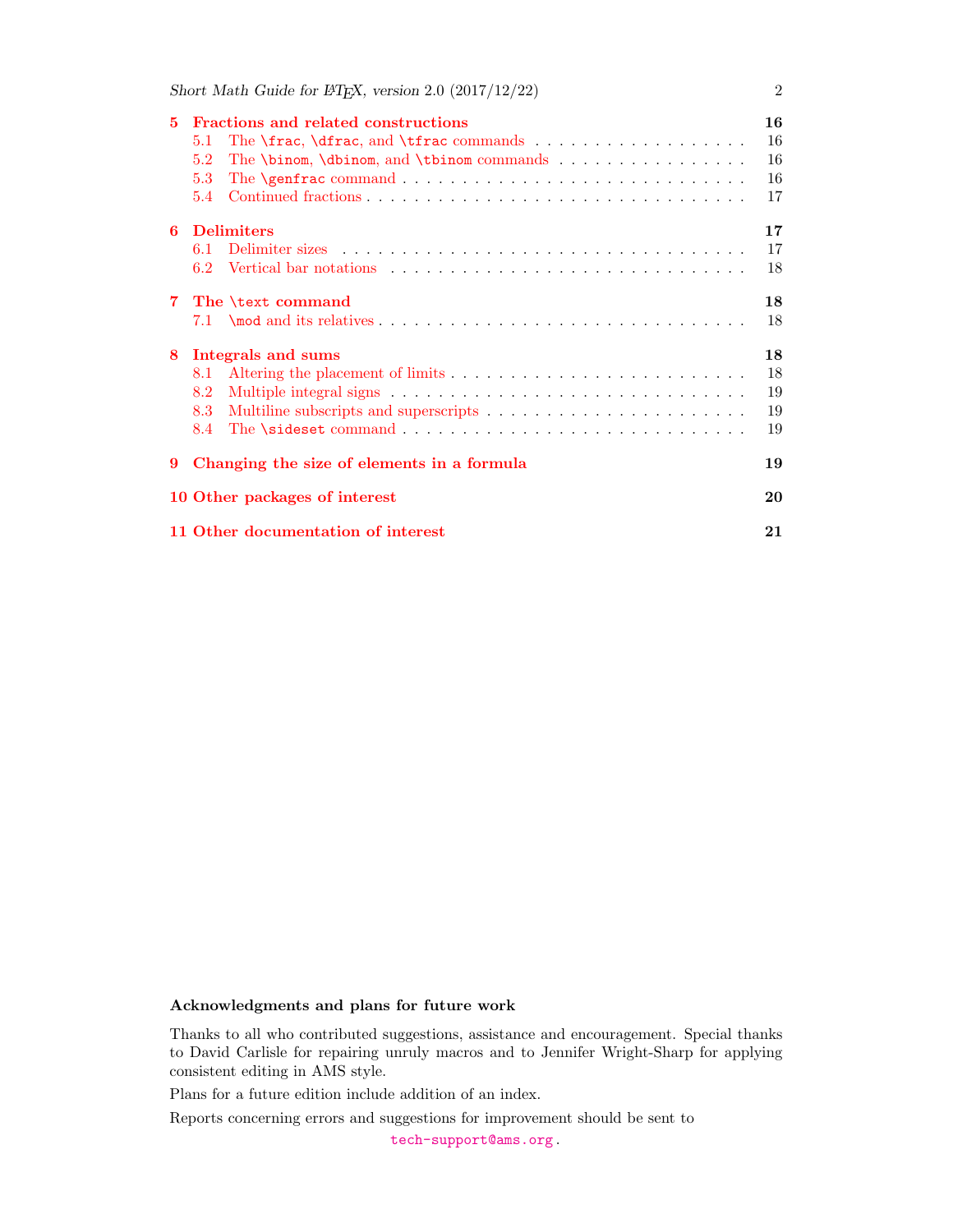#### <span id="page-2-0"></span>1. Introduction

This is a concise summary of recommended features in LATEX and a couple of extension packages for writing math formulas. Readers needing greater depth of detail are referred to the sources listed in the bibliography, especially [\[Lam\]](#page-20-1), [\[AMUG\]](#page-20-2), and [\[LFG\]](#page-20-3). A certain amount of familiarity with standard LAT<sub>EX</sub> terminology is assumed; if your memory needs refreshing on the LATEX meaning of *command, optional argument, environment, package,* and so forth, see [\[Lam\]](#page-20-1).

Most of the features described here are available to you if you use LATEX with two extension packages published by the American Mathematical Society: amssymb and amsmath. Thus, the source file for this document begins with

#### \documentclass{article}

#### \usepackage{amssymb,amsmath}

The amssymb package might be omissible for documents whose math symbol usage is rela-tively modest; in Section [3,](#page-5-0) the symbols that require amssymb are marked with <sup>a</sup> or <sup>b</sup> (font msam or msbm). In Section [3.3,](#page-6-0) a few additional fonts are included; the necessary packages are identified there.

Many noteworthy features found in other packages are not covered here; see Section [10.](#page-19-0) Regarding math symbols, please note especially that the list given here is not intended to be comprehensive, but to illustrate such symbols as users will normally find already present in their LATEX system and usable without installing any additional fonts or doing other setup work.

If you have a need for a symbol not shown here, you will probably want to consult The Comprehensive  $\angle$ FEX Symbol List [\[CLSL\]](#page-20-4). If your L<sup>AT</sup>EX installation is based on TEX Live, and includes documentation, the list can also be accessed by typing texdoc comprehensive at a system prompt.

#### <span id="page-2-1"></span>2. Inline math formulas and displayed equations

<span id="page-2-2"></span>2.1. THE FUNDAMENTALS. Entering and leaving math mode in L<sup>AT</sup>EX is normally done with the following commands and environments.

| inline formulas              | displayed equations         |               |  |
|------------------------------|-----------------------------|---------------|--|
| $\text{\$} \ldots \text{\$}$ | $\setminus$ [ $\setminus$ ] | unnumbered    |  |
| $\langle \ldots \rangle$     | \begin{equation*}           | unnumbered    |  |
|                              | \end{equation*}             |               |  |
|                              | \begin{equation}            | automatically |  |
|                              | \end{equation}              | numbered      |  |

Note 1. Do not leave a blank line between text and a displayed equation. This allows a page break at that location, which is bad style. It also causes the spacing between text and display to be incorrect, usually larger than it should be. If a visual break is desired in the input, insert a line containing only a % at the beginning. Leave a blank line between a display and following text only if a new paragraph is intended.

*Note 2.* Do not group multiple display structures in the input  $(\{.\,.\,,\}]$ , equation, etc.). Instead, use a multiline structure with substructures (split, aligned, etc.) as appropriate.

Note 3. The alternative environments \begin{math}  $\dots$  \end{math} and

\begin{displaymath} ... \end{displaymath} are seldom needed in practice. Using the plain TFX notation \$\$ . . . \$\$ for displayed equations is strongly discouraged. Although it is not expressly forbidden in LATEX, it is not documented anywhere in the LATEX book as being part of the LATEX command set, and it interferes with the proper operation of various features such as the fleqn option.

*Note 4.* The equarray and equarray\* environments described in  $\text{Lam}$  are strongly discouraged because they produce inconsistent spacing of the equal signs and make no attempt to prevent overprinting of the equation body by the equation number.

Environments for handling equation groups and multiline equations are shown in Table [1.](#page-3-0)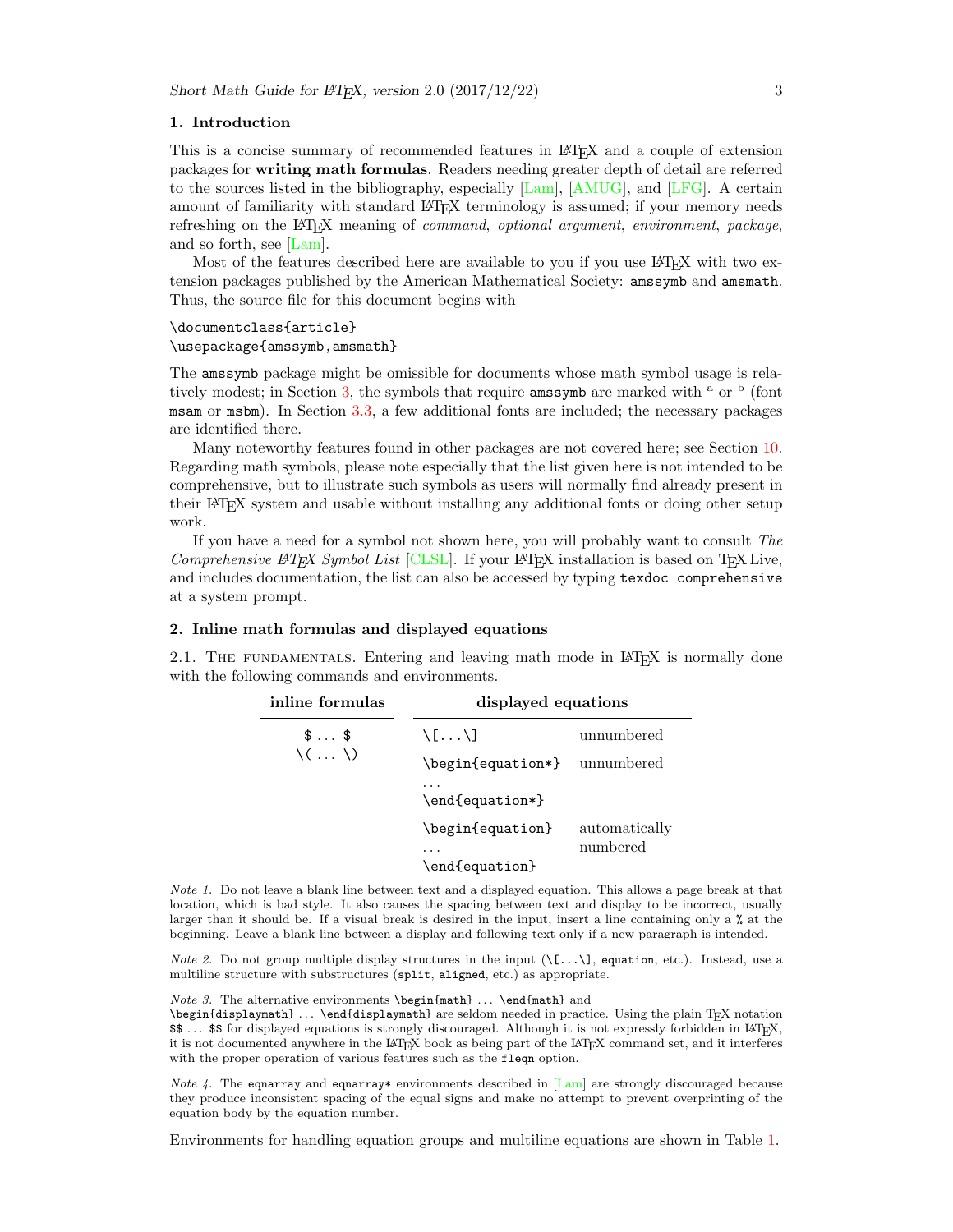<span id="page-3-0"></span>Table 1: Multiline equations and equation groups (vertical lines indicate nominal margins).

| \begin{equation}\label{xx}         |                                                        |        |
|------------------------------------|--------------------------------------------------------|--------|
| \begin{split}                      |                                                        |        |
| $ak = b + c - d$                   | $a=b+c-d$                                              |        |
| & $\quad +e-f/\$                   | $+e-f$                                                 |        |
| & =g+h\\                           | $= g + h$                                              |        |
| $\&$ =i                            | $= i$                                                  |        |
| \end{split}                        |                                                        |        |
| \end{equation}                     |                                                        |        |
| \begin{multline}                   |                                                        |        |
| $a+b+c+d+ef \wedge$                | $a + b + c + d + e + f$                                |        |
| $+i+j+k+1+m+n\backslash\backslash$ |                                                        |        |
|                                    | $+i+j+k+l+m+n$                                         |        |
| $+o+p+q+r+s$<br>\end{multline}     | $+ o + p + q + r + s$                                  | (1.2)  |
|                                    |                                                        |        |
| \begin{gather}                     |                                                        |        |
| $a_1=b_1+c_1\$                     | $a_1 = b_1 + c_1$                                      | (1.3)  |
| $a_{2}=b_{2}+c_{2}-d_{2}+e_{2}$    | $a_2 = b_2 + c_2 - d_2 + e_2$                          | (1.4)  |
| \end{gather}                       |                                                        |        |
| \begin{align}                      |                                                        |        |
| $a_1\& =b_1+c_1\$                  | $a_1 = b_1 + c_1$                                      | (1.5)  |
| $a_2x = b_2+c_2-d_2+e_2$           | $a_2 = b_2 + c_2 - d_2 + e_2$                          | (1.6)  |
| \end{align}                        |                                                        |        |
| \begin{align}                      |                                                        |        |
| $a_{11}$ $k = b_{11}$              |                                                        |        |
| $a_{12}$ =b_{12}\\                 | $a_{11} = b_{11}$ $a_{12} = b_{12}$                    | (1.7)  |
| $a_{21}$ =b_{21} &                 | $a_{21} = b_{21}$ $a_{22} = b_{22} + c_{22}$           | (1.8)  |
| $a_{22}$ =b_{22}+c_{22}}           |                                                        |        |
| \end{align}                        |                                                        |        |
|                                    |                                                        |        |
| \begin{alignat}{2}                 |                                                        |        |
|                                    | $a_1 = b_1 + c_1 + e_1 - f_1$                          | (1.9)  |
| $a_2x = b_2+c_2x$ {}-d_2&+e_2      | $a_2 = b_2 + c_2 - d_2 + e_2$                          | (1.10) |
| \end{alignat}                      |                                                        |        |
| \begin{flalign}                    |                                                        |        |
| $a_{-11}$ $\&$ =b_{11} $\&$        |                                                        |        |
| $a_{12}$ =b_{12}\\                 | $ a_{11} = b_{11} $<br>$a_{12} = b_{12}$               | (1.11) |
| $a_{121}$ =b <sub>(21</sub> } $\&$ | $a_{22} = b_{22} + c_{22} (1.12)$<br>$a_{21} = b_{21}$ |        |
| $a_{22}$ =b_{22}+c_{22}}           |                                                        |        |
| \end{flalign}                      |                                                        |        |

Note 1. Applying \* to any primary environment will suppress the assignment of equation numbers. However, \tag may be used to apply a visible label, and \eqref can be used to reference such manually tagged lines. Use of either  $*$  or a \tag on a subordinate environment is an error.

Note 2. The split environment is something of a special case. It is a subordinate environment that can be used as the contents of an equation environment or the contents of one "line" in a multiple-equation structure such as align or gather.

Note 3. The primary environments gather, align and alignat have subordinate "-ed" counterparts (gathered, aligned and alignedat) that can be used as components of more complicated displays, or within in-line math. These "-ed" environments can be positioned vertically using an optional argument [t], [c] or [b].

Note 4. The name flalign is meant as "full length", not "flush left" as often mistakenly reported. However, since a display occupying the full width will often begin at the left margin, this confusion is understandable. The indent applied to flalign from both margins is set with \multlinegap.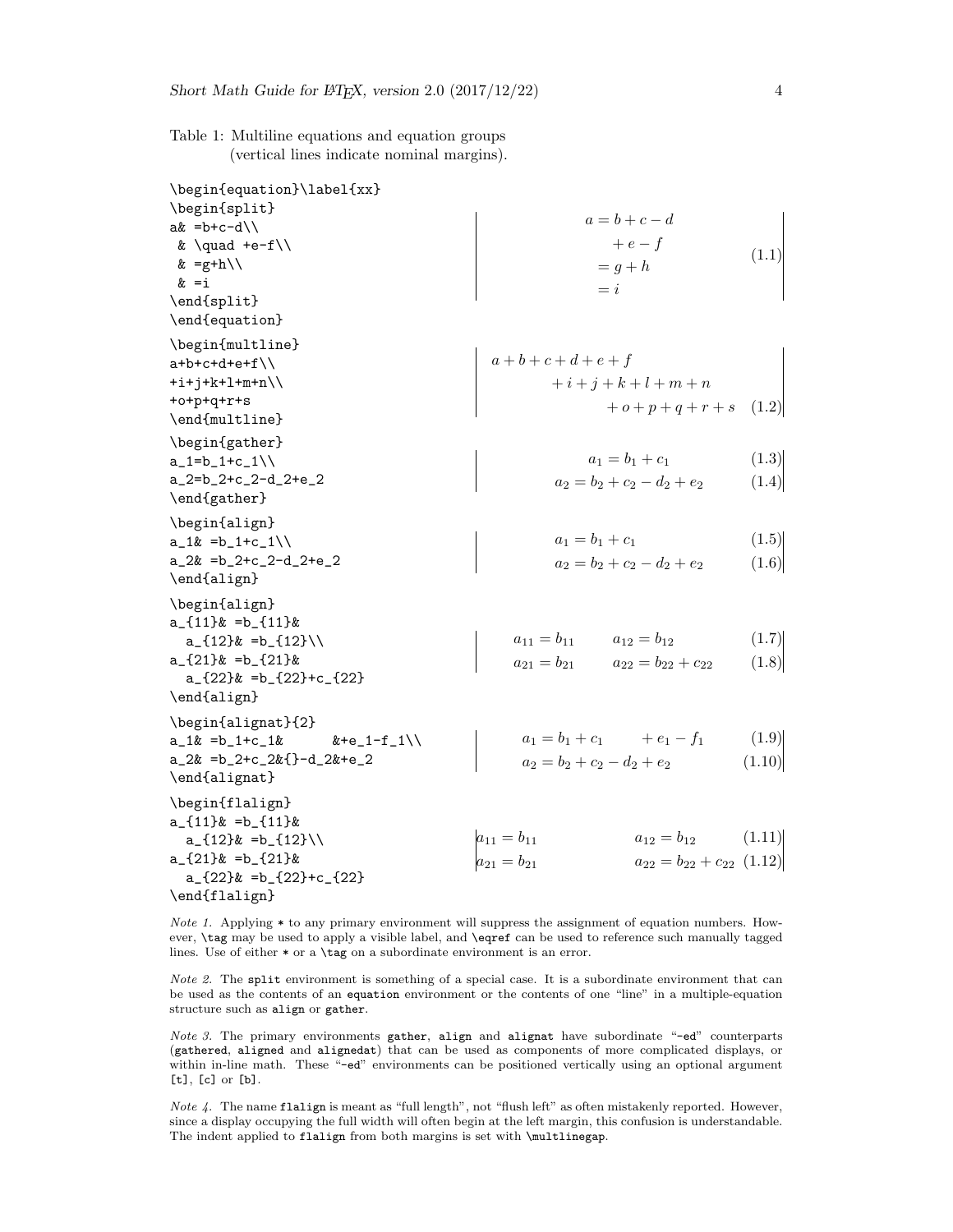<span id="page-4-0"></span>2.2. Automatic numbering and cross-referencing. To get an auto-numbered equation, use the equation environment; to assign a label for cross-referencing, use the \label command:

```
\begin{equation}\label{reio}
```
... \end{equation}

To get a cross-reference to an auto-numbered equation, use the \eqref command:

```
... using equations~\eqref{ax1} and~\eqref{bz2}, we
can derive ...
```
The above example would produce something like

using equations (3.2) and (3.5), we can derive

In other words,  $\sqrt{\{ax1}$  is equivalent to  $(\ref{ax1})$ , but the parentheses produced by \eqref are always upright.

To give your equation numbers the form  $m.n$  (section-number.equation-number), use the \numberwithin command in the preamble of your document:

```
\numberwithin{equation}{section}
```
For more details on custom numbering schemes see [\[Lam,](#page-20-1) §6.3, §C.8.4].

The subequations environment provides a convenient way to number equations in a group with a subordinate numbering scheme. For example, supposing that the current equation number is 2.0, write

```
\begin{equation}\label{first}
a=b+c
\end{equation}
some intervening text
\begin{subequations}\label{grp}
\begin{align}
a&=b+c\label{second}\\
d&=e+f+g\label{third}\\
h&=i+j\label{fourth}
\end{align}
\end{subequations}
```
to get

<span id="page-4-2"></span>
$$
a = b + c \tag{2.1}
$$

some intervening text

<span id="page-4-1"></span> $a = b + c$  (2.2a)

$$
d = e + f + g \tag{2.2b}
$$

$$
h = i + j \tag{2.2c}
$$

By putting a \label command immediately after \begin{subequations} you can get a reference to the parent number;  $\equiv$   $\equiv$  from the above example would produce [\(2.2\)](#page-4-1) while  $\equiv$  {second} would produce  $(2.2a)$ .

An example at <https://tex.stackexchange.com/questions/220001/> shows a variant of the above example, with numbering like  $(2.1), (2.1a), \ldots$ , rather than  $(2.1), (2.2a), \ldots$ . This is accomplished by using \tag with a cross-reference to the principal component of the subequation number.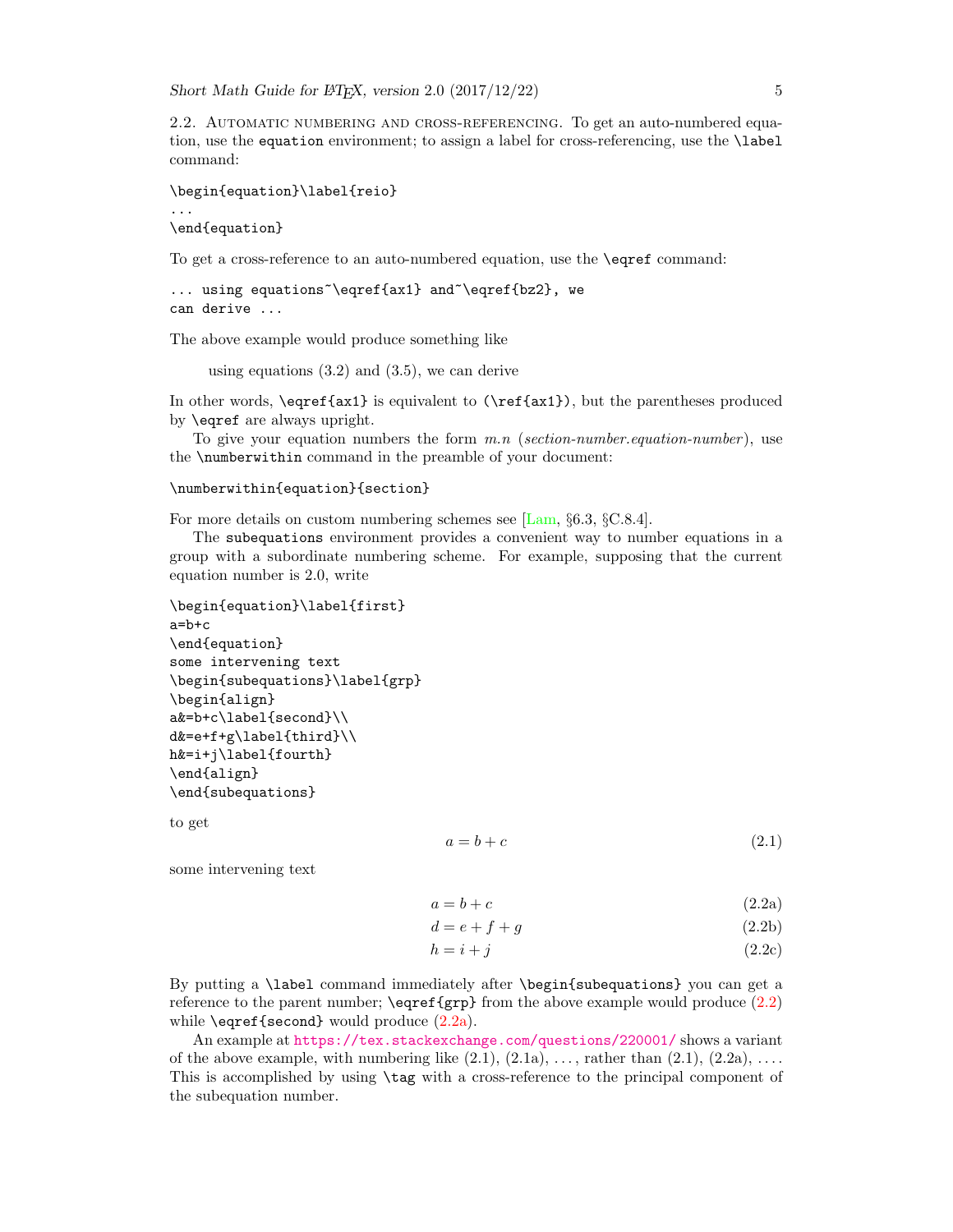#### <span id="page-5-0"></span>3. Math symbols and math fonts

<span id="page-5-1"></span>3.1. Classes of math symbols. The symbols in a math formula fall into different classes that correspond more or less to the part of speech each symbol would have if the formula were expressed in words. Certain spacing and positioning cues are traditionally used for the different symbol classes to increase the readability of formulas.

| Class  |            | Description                   |                     |
|--------|------------|-------------------------------|---------------------|
| number | Mnemonic   | (part of speech)              | <b>Examples</b>     |
|        | Ord        | $simple/ordinary$ ("noun")    | $A\,0\,\Phi \infty$ |
|        | <b>Op</b>  | prefix operator               | $\Sigma$ 11         |
| 2      | <b>Bin</b> | binary operator (conjunction) | $+$ U $\wedge$      |
| 3      | Rel        | relation/comparison (verb)    | $=$ < $\subset$     |
| 4      | Open       | left/opening delimiter        |                     |
| 5      | Close      | right/closing delimiter       |                     |
|        | Punct      | postfix/punctuation           | $\ldots$ ; !        |

Note 1. The distinction in TEX between class 0 and an additional class 7 has to do only with font selection issues, and it is immaterial here.

*Note 2.* Symbols of class 2 (Bin), notably the minus sign  $-$ , are automatically printed by LATEX as class 0 (no space) if they do not have a suitable left operand—e.g., at the beginning of a math formula or after an opening delimiter.

The spacing for a few symbols follows tradition instead of the general rule: although / is (semantically speaking) of class 2, we write  $k/2$  with no space around the slash rather than k / 2. And compare p|q p|q (no space) with p\mid q p | q (class-3 spacing).

The proper way to define a new math symbol is discussed in  $\mathcal{L}T_F X \mathcal{Z}_{\varepsilon}$  font selection [\[LFG\]](#page-20-3). It is not really possible to give a useful synopsis here because one needs first to understand the ramifications of font specifications. But supposing one knows that a Cyrillic font named wncyr10 is available, here is a minimal example showing how to define a LAT<sub>EX</sub> command to print one letter from that font as a math symbol:

```
% Declare that the combination of font attributes OT2/wncyr/m/n
% should select the wncyr font.
\DeclareFontShape{OT2}{wncyr}{m}{n}{<->wncyr10}{}
% Declare that the symbolic math font name "cyr" should resolve to
% OT2/wncyr/m/n.
\DeclareSymbolFont{cyr}{OT2}{wncyr}{m}{n}
% Declare that the command \Sh should print symbol 88 from the math font
% "cyr", and that the symbol class is 0 (= alphabetic = Ord).
\DeclareMathSymbol{\Sh}{\mathalpha}{cyr}{88}
```
<span id="page-5-2"></span>3.2. Some symbols intentionally omitted here. The following math symbols that are mentioned in the LATEX book  $\text{Lam}$  are intentionally omitted from this discussion because they are superseded by equivalent symbols when the amssymb package is loaded. If you are using the amssymb package anyway, the only thing that you are likely to gain by using the alternate name is an unnecessary increase in the number of fonts used by your document.

```
\Box , see \square 
\Delta, see \lambdaozenge \diamond\leadsto, see \rightsquigarrow \rightsquigarrow\lambda, see \lambdabowtie \bowtie\lambda, see \vartheta artriangleleft \vartheta\unlhd, see \ttriangleleftfteq \triangleleft\theta, see \vartheta\unrhd, see \ttriangleright
```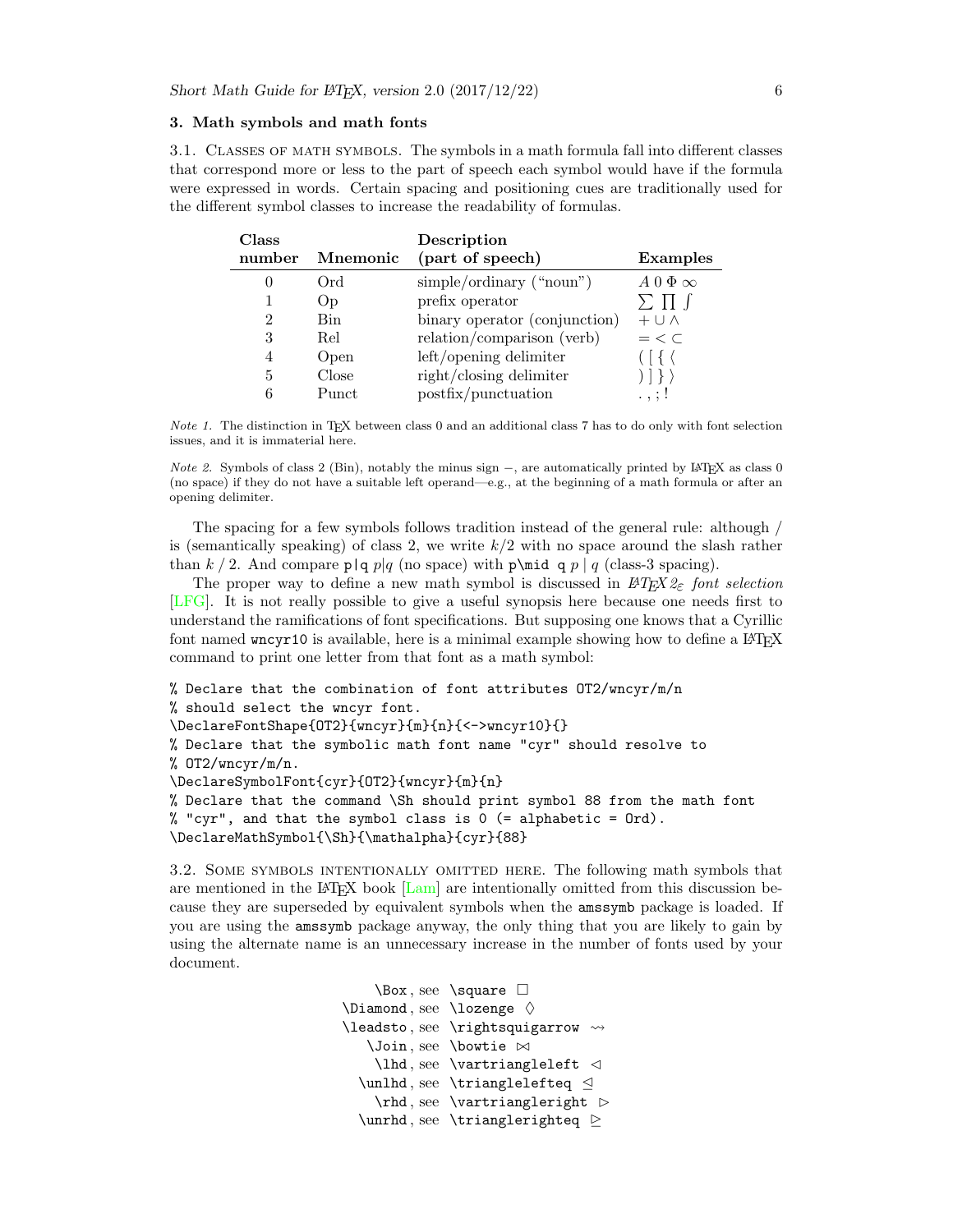Furthermore, there are **many, many additional symbols** available for LAT<sub>EX</sub> use above and beyond the ones included here. This list is not intended to be comprehensive. For a much more comprehensive list of symbols, including nonmathematically oriented ones, such as phonetic alphabetic or dingbats, see The Comprehensive  $\cancel{B}T_F X$  Symbol List [\[CLSL\]](#page-20-4). (Full font tables, ordered by font name, for all the fonts covered by the comprehensive list are included in the documentation provided by TEX Live: texdoc rawtables. These tables do not include symbol names.) Another source of symbol information is the unicode-math package; see [\[UCM\]](#page-20-5).

<span id="page-6-0"></span>3.3. ALPHABETS AND DIGITS

#### <span id="page-6-1"></span>3.3.1. Latin letters and Arabic numerals

The Latin letters are simple symbols, class 0. The default font for them in math formulas is italic.

> A B C D E F G H I J K L M N O P Q R S T U V W X Y Z  $a \, b \, c \, d \, e \, f \, q \, h \, i \, j \, k \, l \, m \, n \, o \, p \, q \, r \, s \, t \, u \, v \, w \, x \, y \, z$

When adding an accent to an i or j in math, dotless variants can be obtained with  $\mathcal{L}$ and \jmath:

 $\hat{i}$  \imath  $\hat{j}$  \imath  $\hat{j}$  \hat{\jmath}

Arabic numerals 0–9 are also of class 0. Their default font is upright/roman.

### 0 1 2 3 4 5 6 7 8 9

#### <span id="page-6-2"></span>3.3.2. Greek letters

Like the Latin letters, the Greek letters are simple symbols, class 0. For obscure historical reasons, the default font for lowercase Greek letters in math formulas is italic while the default font for capital Greek letters is upright/roman. (In other fields such as physics and chemistry, however, the typographical traditions are somewhat different.) The capital Greek letters not present in this list are the letters that have the same appearance as some Latin letter: A for Alpha, B for Beta, and so on. In the list of lowercase letters there is no omicron because it would be identical in appearance to Latin o. In practice, the Greek letters that have Latin look-alikes are seldom used in math formulas, to avoid confusion.

| $\Gamma \setminus$ Gamma | $\alpha$ \alpha     | $\nu \nu$          | $\overline{F}$ \digamma   |
|--------------------------|---------------------|--------------------|---------------------------|
| $\Delta$ \Delta          | $\beta$ \beta       | $\xi$ \xi          | $\varepsilon$ \varepsilon |
| $\Lambda$ \Lambda        | $\gamma$ \gamma     | $\pi$ \pi          | $\times$ \varkappa        |
| $\Phi$ \Phi              | $\delta$ \delta     | $\rho \rightarrow$ | $\varphi$ \varphi         |
| $\Pi \$                  | $\epsilon$ \epsilon | $\sigma$ \sigma    | $\varpi$ \varpi           |
| $\Psi$ \Psi              | $\zeta$ \zeta       | $\tau$ \tau        | $\rho$ \varrho            |
| $\Sigma$ \Sigma          | $\eta$ \eta         | $v \rightarrow v$  | $\zeta$ \varsigma         |
| $\Theta$ \Theta          | $\theta$ \theta     | $\phi$ \phi        | $\vartheta$ \vartheta     |
| T \Upsilon               | $\iota$ \iota       | $\chi \chi$        |                           |
| $\Xi \setminus X$ i      | $\kappa$ \kappa     | $\psi$ \psi        |                           |
| $\Omega$ \Omega          | $\lambda$ \lambda   | $\omega$ \omega    |                           |
|                          | $\mu$ \mu           |                    |                           |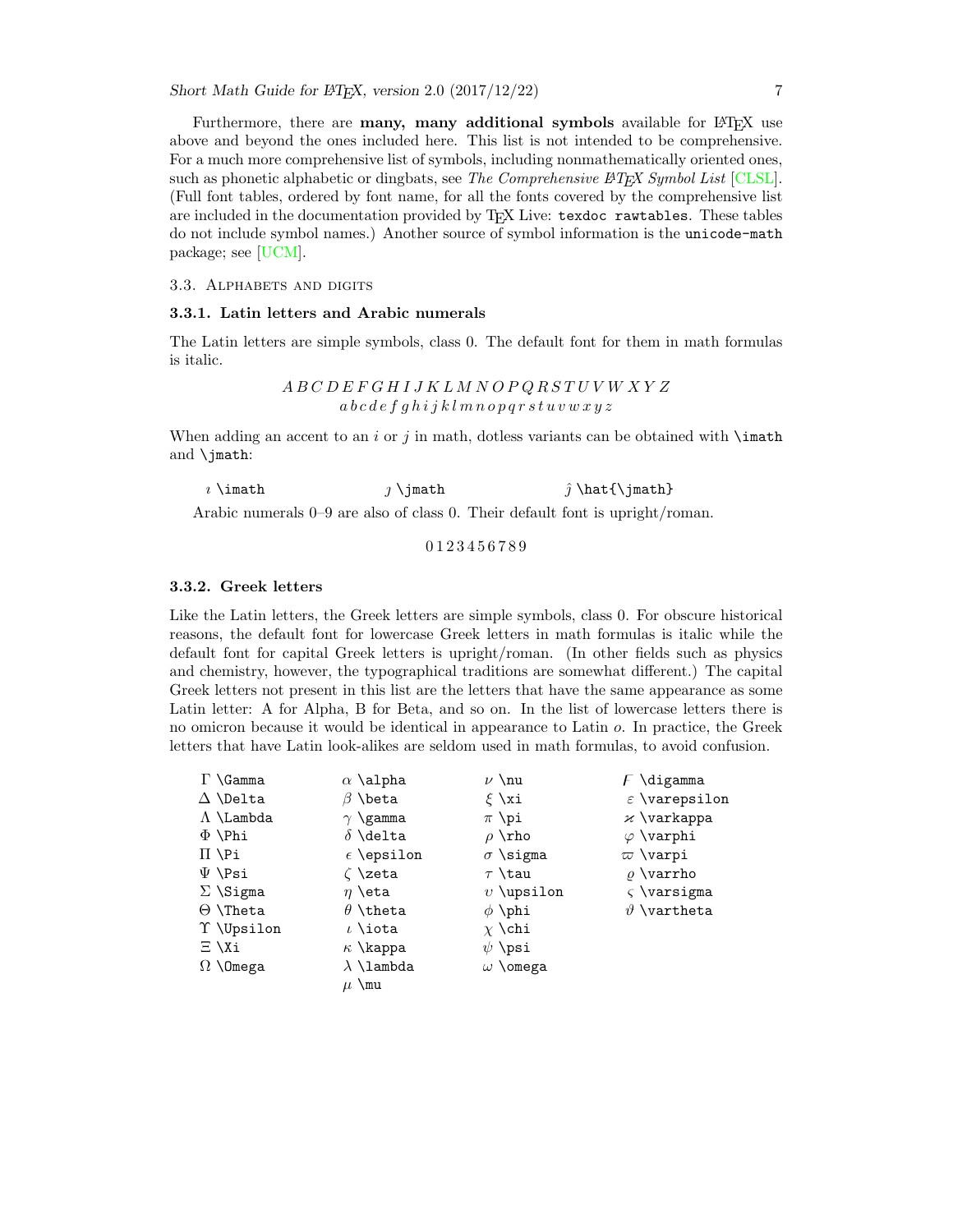### <span id="page-7-0"></span>3.3.3. Other "basic" alphabetic symbols

These are also class 0.

| $\aleph$ \aleph <sup>a</sup>              | $\ell$ \ell     | $\partial$ \partial <sup>a</sup> | $\supset$ \Game     |
|-------------------------------------------|-----------------|----------------------------------|---------------------|
| $\Box$ \beth                              | ð \eth          | $\varnothing$ \wp                | $\Im \ \mathrm{Im}$ |
| 7 \daleth                                 | $\hbar$ \hbar   | S \circledS                      | $\Re \ \Re$         |
| $\exists$ \gimel                          | $\hbar$ \hslash | $\Bbbk$ \Bbbk                    |                     |
| $\complement \setminus \text{complement}$ | $\delta$ \mho   | $\exists$ \Finv                  |                     |

*Note 1.* Labels  $a,b$  indicate amssymb package, font msam or msbm.

#### <span id="page-7-1"></span>3.3.4. Math font switches

Not all of the fonts necessary to support comprehensive math font switching are commonly available in a typical LATEX setup. Here are the results of applying various font switches to a wide range of math symbols when the standard set of Computer Modern fonts is in use. It can be seen that the only symbols that respond correctly to all of the font switches are the uppercase Latin letters. In fact, nearly all math symbols apart from Latin letters remain unaffected by font switches; and although the lowercase Latin letters, capital Greek letters, and numerals do respond properly to some font switches, they produce bizarre results for other font switches. (Use of alternative math font sets such as Lucida New Math may ameliorate the situation somewhat.)

| default          | \mathbf     | \mathrm     | \mathsf        | \mathit          | $\mathcal{L}$ | \mathbb           | \mathfrak           |
|------------------|-------------|-------------|----------------|------------------|---------------|-------------------|---------------------|
| X                | $\mathbf X$ | X           | X              | $\boldsymbol{X}$ | $\mathcal{X}$ | $\mathbb X$       | $\mathfrak X$       |
| $\boldsymbol{x}$ | $\mathbf x$ | $\mathbf X$ | $\pmb{\times}$ | $\boldsymbol{x}$ | $\S$          | $\curvearrowleft$ | $\mathfrak x$       |
| $\theta$         | $\bf{0}$    | $\theta$    | $\mathbf 0$    | $\theta$         |               | ⊬                 | $\circ$             |
|                  |             |             |                |                  |               |                   |                     |
| $^+$             | $\pm$       | $\pm$       | $^{+}$         | $^{+}$           | $^+$          | $^{+}$            | $\hspace{.011cm} +$ |
|                  |             |             |                |                  |               |                   |                     |
|                  | $=$         | $=$         | $=$            | $=$              | =             | $=$               | $=$                 |
| Ξ                | Ξ           | Ξ           | Ξ              | Ξ                | ÷             | ≮                 | g                   |
| $\xi$            | $\xi$       | ξ           | $\xi$          | ξ                | ξ             | ξ                 | ξ                   |
| $\infty$         | $\infty$    | $\infty$    | $\infty$       | $\infty$         | $\infty$      | $\infty$          | $\infty$            |
| X                | К           | K           | X              | X                | X             | X                 | K                   |
| $\sum$           | Σ           | Σ           | Σ              | Σ                | $\sum$        | $\sum$            | Σ                   |
| П                | П           | П           | П              | П                | П             | П                 | П                   |
| $\Re$            | $\Re$       | $\Re$       | $\Re$          | $\Re$            | R             | $\Re$             | $\Re$               |
|                  |             |             |                |                  |               |                   |                     |

A common desire is to get a bold version of a particular math symbol. For those symbols where  $\mathbf{f}$  is not applicable, the  $\boldsymbol{\bullet}$  or  $\boldsymbol{\bullet}$  commands can be used.

$$
A_{\infty} + \pi A_0 \sim \mathbf{A}_{\infty} + \pi \mathbf{A}_0 \sim A_{\infty} + \pi A_0 \tag{3.1}
$$

 $A_\infty + \pi A_0$ 

\sim \mathbf{A}\_{\boldsymbol{\infty}} \boldsymbol{+} \boldsymbol{\pi} \mathbf{A}\_{\boldsymbol{0}} \sim\pmb{A}\_{\pmb{\infty}} \pmb{+}\pmb{\pi} \pmb{A}\_{\pmb{0}}

The \boldsymbol command is obtained preferably by using the bm package, which provides a newer, more powerful version than the one provided by the amsmath package. It is usually ill-advised to apply \boldsymbol to more than one symbol at a time; if such a need seems to arise, it more likely means that there is another, better way of going about it.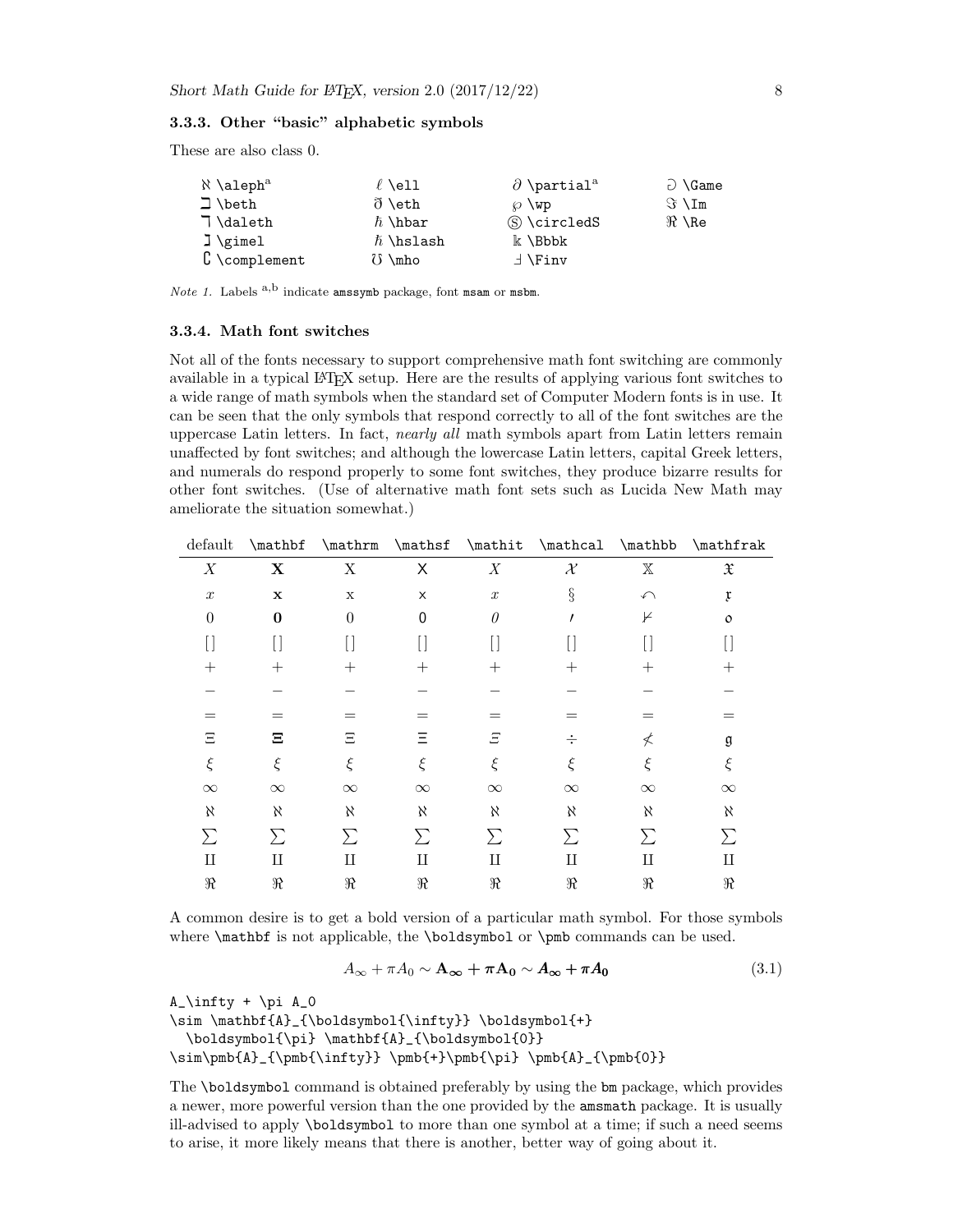#### <span id="page-8-0"></span>3.3.5. Blackboard Bold letters (msbm; no lowercase)

Usage: \mathbb{R}. Requires amsfonts.

### A B C D E F G H I J K L M N O P Q R S T U VW X Y Z

One lowercase letter is available with a distinct name:  $\& \Bbb \Bbbk$ 

### <span id="page-8-1"></span>3.3.6. Calligraphic letters (cmsy; no lowercase)

Usage: \mathcal{M}.

### A B C D E F G H I J K LM N O P Q R S T U V W X Y Z

### <span id="page-8-2"></span>3.3.7. Non-CM calligraphic and script letters

(rsfs; no lowercase) Usage: \usepackage{mathrsfs} \mathscr{B}.

### $\mathcal{A}\ \mathcal{B}\mathcal{C}\ \mathcal{D}\ \mathcal{E}\ \mathcal{F}\ \mathcal{G}\ \mathcal{H}\ \mathcal{I}\ \ \mathcal{J}\ \mathcal{X}\ \mathcal{L}\ \mathcal{M}\ \mathcal{N}\ \mathcal{O}\ \mathcal{P}\ \mathcal{Q}\ \mathcal{R}\ \mathcal{F}\ \mathcal{I}\ \mathcal{U}\ \mathcal{V}\ \mathcal{W}\ \mathcal{X}\ \mathcal{Y}\ \mathcal{Z}$

(eusm; no lowercase) Usage: \usepackage{euscript} \mathscr{E}.

### A B C D E F G H I J K L M N O P Q R S T U V W X Y Z

#### <span id="page-8-3"></span>3.3.8. Fraktur letters (eufm)

Usage: \mathfrak{S}. Requires amsfonts.

### A B C D E F G H I J K LM N O P Q R S T U VW X Y Z

#### a b c d e f g h i j  $\ell$  l m n o p q r s t u v w x y 3

<span id="page-8-4"></span>3.4. Miscellaneous simple symbols. These symbols are also of class 0 (ordinary) which means they do not have any built-in spacing.

| $# \nightharpoonup$ #                        | \diagup                                      | $\neg$ \neg                                                       |
|----------------------------------------------|----------------------------------------------|-------------------------------------------------------------------|
| $\&\setminus\&$                              | $\diamondsuit$ \diamondsuit                  | $\exists$ \nexists <sup>a</sup>                                   |
| $\angle$ \angle <sup>b</sup>                 | $\emptyset$ \emptyset                        | $\prime$ \prime                                                   |
| \\backprime                                  | $\exists$ \exists                            | $\sharp$ \sharp <sup>b</sup>                                      |
| $\star$ \bigstar <sup>a</sup>                | $\flat$ \flat $^{\rm b}$                     | $\blacklozenge$ \spadesuit                                        |
| $\blacklozenge$ \blacklozenge                | $\forall$ \forall                            | $\triangleleft$ \sphericalangle <sup>b</sup>                      |
| $\blacksquare$ \blacksquare                  | $\heartsuit$ \heartsuit                      | $\Box$ \square                                                    |
| $\blacktriangle$ \blacktriangle <sup>a</sup> | $\infty$ \infty                              | $\sqrt{\sqrt{3}}$                                                 |
| $\nabla$ \blacktriangledown <sup>a</sup>     | $\Diamond$ \lozenge                          | $\top$ \top                                                       |
| $\perp$ \bot                                 | $\measuredangle$ \measuredangle <sup>b</sup> | $\triangle$ \triangle<br>$\nabla \setminus \text{triangledown}^a$ |
| $\bullet$ \clubsuit                          | $\nabla \setminus \mathtt{nabla}$            | $\varnothing$ \varnothing                                         |
| $\setminus$ \diagdown                        | $\natural \hat{\mathcal{L}}$                 |                                                                   |

*Note 1.* Labels  $a,b$  indicate amssymb package, font msam or msbm.

*Note 2.* A common mistake in the use of the symbols  $\Box$  and # is to try to make them serve as binary operators or relation symbols without using a properly defined math symbol command. If you merely use the existing commands \square or \# the intersymbol spacing will be incorrect because those commands produce a class-0 symbol.

Note 3. Synonyms:  $\neg$  \lnot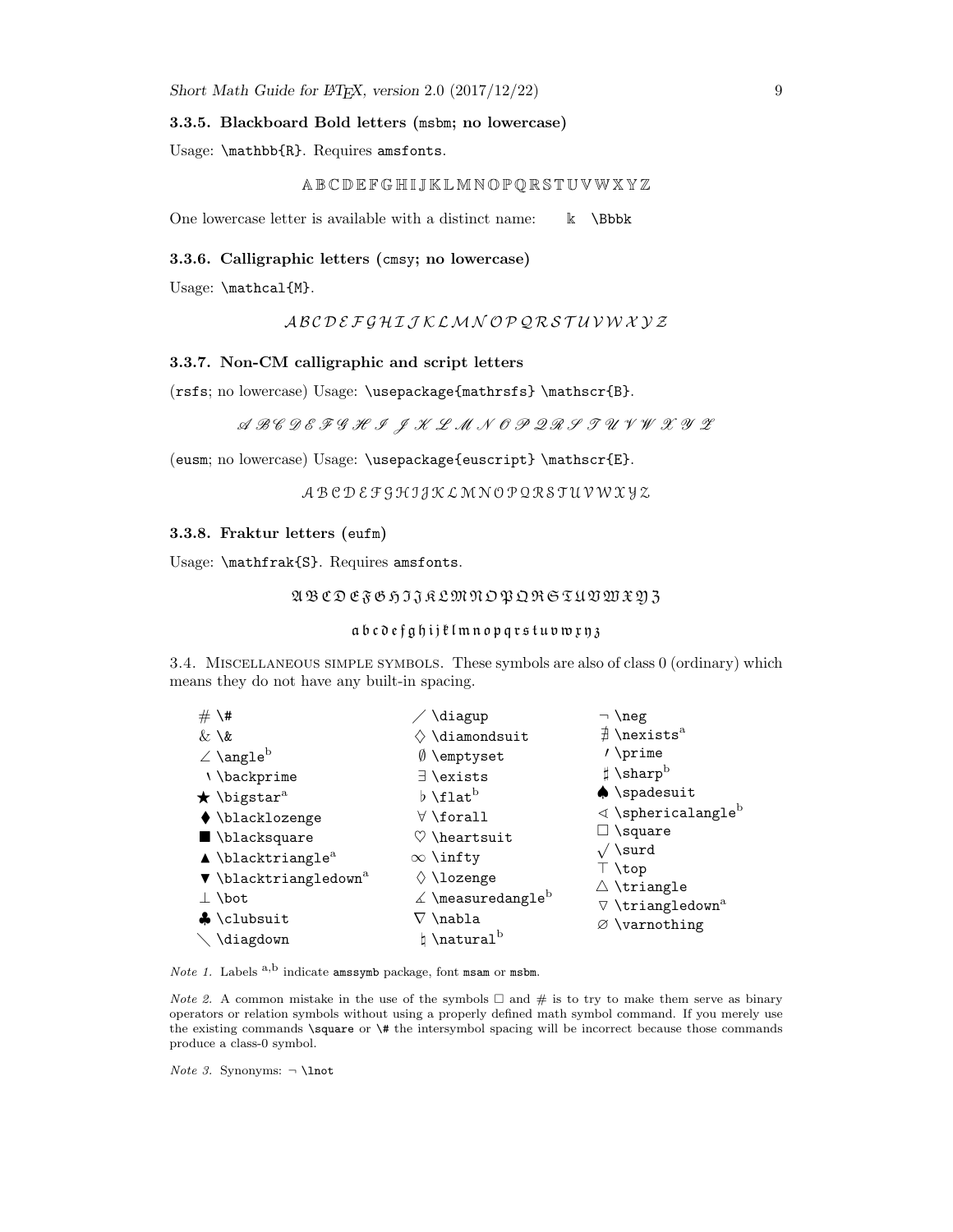### <span id="page-9-0"></span>3.5. Binary operator symbols

| $* *$                                      | $\odot$ \circleddash $^{\rm a}$                  | $\oplus \overline{\mathrm{oplus}}$     |
|--------------------------------------------|--------------------------------------------------|----------------------------------------|
| $+$ +                                      | $\cup \cup$                                      | $\oslash$ \oslash                      |
|                                            | $\mathbb U$ \Cup <sup>a</sup>                    | $\otimes$ \otimes                      |
| $II \setminus \text{amalg}$                | $\gamma$ \curlyvee <sup>a</sup>                  | $\pm$ \pm                              |
| $*$ \ast                                   | $\lambda$ \curlywedge <sup>a</sup>               | $\angle$ \rightthreetimes <sup>a</sup> |
| $\overline{\wedge}$ \barwedge <sup>a</sup> | † \dagger                                        | $\times$ \rtimes <sup>b</sup>          |
| $\bigcirc$ \bigcirc                        | #\ddagger                                        | \\setminus                             |
| $\triangledown$ \bigtriangledown           | $\diamond$ \diamond                              | $\backsim$ \smallsetminus <sup>b</sup> |
| $\triangle$ \bigtriangleup                 | $\div$ \div                                      | $\Box \$ sqcap                         |
| $\Box$ \boxdot <sup>a</sup>                | $\dot{*}$ \divideontimes <sup>b</sup>            | $\Box \$ sqcup                         |
| $\boxminus$ \boxminus <sup>a</sup>         | $+$ \dotplus <sup>a</sup>                        | $\star$ \star                          |
| $\boxplus$ \boxplus <sup>a</sup>           | $\overline{\wedge}$ \doublebarwedge <sup>a</sup> | $\times$ \times                        |
| $\boxtimes$ \boxtimes <sup>a</sup>         | $\triangleright$ \gtrdot <sup>b</sup>            | $\triangleleft$ \triangleleft          |
| $\bullet$ \bullet                          | $\tau$ \intercal <sup>a</sup>                    | $\triangleright$ \triangleright        |
| $\cap \setminus$ cap                       |                                                  | $\uplus$ \uplus                        |
| $\mathbb{R}$ \Cap <sup>a</sup>             | $\lambda$ \leftthreetimes $^{\rm a}$             | $\vee$ \vee                            |
| $\cdot \cdot \cdot$                        | $\lessdot$ \lessdot <sup>b</sup>                 | $\vee$ \veebar <sup>a</sup>            |
| . $\text{centerdot}^a$                     | $\ltimes$ \ltimes <sup>b</sup>                   | $\wedge \vee$ vedge                    |
| ⊙ \circ                                    | $\pm \mathsf{mp}$                                | $\lambda$ \wr                          |
| $\circledast$ \circledast <sup>a</sup>     | $\odot$ \odot                                    |                                        |
| $\circledcirc$ \circledcirc <sup>a</sup>   | $\ominus$ \ominus                                |                                        |
|                                            |                                                  |                                        |

Note 1. Labels  $a,b$  indicate amssymb package, font msam or msbm.

 $\emph{Symonyms: }\wedge \text{land, }\vee \text{ } \forall$  \doublecup,  $\text{ } \wedge \text{ } \wedge$  \doublecap

<span id="page-9-1"></span>

3.6. RELATION SYMBOLS:  $\langle \; = \; \rangle \; \rangle \; \sim$  AND VARIANTS

| $\lt$ $\lt$                                                 | $\geqslant$ \geqslant^a              | $\lessapprox$ \lnapprox $^{\rm b}$             | $\preccurlyeq$ \preccurlyeq <sup>a</sup> |
|-------------------------------------------------------------|--------------------------------------|------------------------------------------------|------------------------------------------|
| $=$ =                                                       | $\gg$ \gg                            | $\lneq$ \lneq $^{\rm b}$                       | $\preceq$ \preceq                        |
| $>$ >                                                       | $\gg$ \ggg <sup>a</sup>              | $\lneq$ \lneqq $^{\rm b}$                      | $\precnsim$ \precnapprox <sup>b</sup>    |
| $\approx \text{approx}$                                     | $\gtrapprox$ \gnapprox <sup>b</sup>  | $\lesssim$ \lnsim <sup>b</sup>                 | $\precneq$ \precneqq $^{\rm b}$          |
| $\approx \langle \rangle$ \approxeq <sup>b</sup>            | $\geq$ \gneq <sup>b</sup>            | $\lneqq$ \lvertneqq <sup>b</sup>               | $\precnsim$ ) \precnsim <sup>b</sup>     |
| $\asymp$ \asymp                                             | $\geq$ \gneqq <sup>b</sup>           | $\ncong \setminus \mathsf{ncong}^{\mathrm{b}}$ | $\precsim$ \precsim <sup>a</sup>         |
| $\backsim$ \backsim <sup>a</sup>                            | $\gtrsim$ \gnsim <sup>b</sup>        | $\neq \text{neg}$                              | $=$ \risingdotseq $^{\rm a}$             |
| $\leq$ \backsimeq <sup>a</sup>                              | $\gtrapprox$ \gtrapprox $^{\rm a}$   |                                                | $\sim$ \sim                              |
| $\hat{ }$ \bumpeq <sup>a</sup>                              | $\geqq$ \gtreqless <sup>a</sup>      | $\not\geq\,$ \ngeq $^{\rm b}$                  | $\simeq$ \simeq                          |
| $\Leftrightarrow$ \Bumpeq <sup>a</sup>                      | $\verb \gtreqqless s $               | $\ngeq$ \ngeqq $^{\rm b}$                      | $\succ$ \succ                            |
| $\stackrel{\circ}{=}\mathcal{\backslash} \mathsf{circle}^a$ |                                      | $\not\geqslant$ \ngeqslant $^{\rm b}$          | $\succsim$ \succapprox $^{\rm b}$        |
| $\cong \text{long}$                                         | $\geqslant$ \gtrless <sup>a</sup>    | $\ngtr^{\rm b}$                                | $\succcurlyeq$ \succcurlyeq <sup>a</sup> |
| $\preccurlyeq$ \curlyeqprec <sup>a</sup>                    | $\gtrsim$ \gtrsim <sup>a</sup>       | $\nleq \text{hleq}^b$                          | $\succeq$ \succeq                        |
| $\geq$ \curlyeqsucc <sup>a</sup>                            | $\geq$ \gvertneqq <sup>b</sup>       | $\not\leq \texttt{\textbackslash}$             | $\succapprox$ \succnapprox $^{\rm b}$    |
| $\dot{=} \text{ldoteq}$                                     | $\leq \leq$                          | $\not\leqslant$ \nleqslant $^{\rm b}$          | $\subsetneqq$ \succneqq $^{\rm b}$       |
| $\div$ \doteqdot <sup>a</sup>                               | $\leq \lambda$ leqq $^{\rm a}$       | $\not<$ \nless $^{\rm b}$                      | $\succsim$ \succnsim <sup>b</sup>        |
| $= \sqrt{q} \cdot c^a$                                      | $\leqslant$ \leqslant <sup>a</sup>   | $\not\prec$ \nprec $^{\rm b}$                  | $\succsim$ \succsim <sup>a</sup>         |
| $\overline{\sim}$ \eqsim $^{\rm b}$                         | $\lessapprox$ \lessapprox $^{\rm a}$ | $\not\preceq$ \npreceq $^{\rm b}$              | $\approx$ \thickapprox <sup>b</sup>      |
| $\geq$ \eqslantgtr <sup>a</sup>                             | $\lesssim$ \lesseqgtr $^{\rm a}$     | $\sim \lambda$                                 | $\sim$ \thicksim <sup>b</sup>            |
| $\lessdot$ \eqslantless <sup>a</sup>                        | $\leqq$ \lesseqqgtr <sup>a</sup>     | $\nsucc$ \nsucc <sup>b</sup>                   | $\triangleq$ \triangleq <sup>a</sup>     |
| $\equiv \text{Vequiv}$                                      | $\lessgtr$ \lessgtr <sup>a</sup>     |                                                |                                          |
| $= \t4allingdotseq^a$                                       | $\lesssim$ \lesssim <sup>a</sup>     | $\nsucceq$                                     |                                          |
| $\geq \geq$                                                 | $\ll$ \11                            | $\prec$ \prec                                  |                                          |
| $\geqq \{ \text{geq}^a \}$                                  | $\ll 111^a$                          | $\precapprox$ \precapprox $^{\rm b}$           |                                          |

Note 1. Labels  $a,b$  indicate amssymb package, font msam or msbm.

 $\emph{Symonyms: $\neq \leq \le} \ge, \geq \geq \setminus \text{Notes}, %$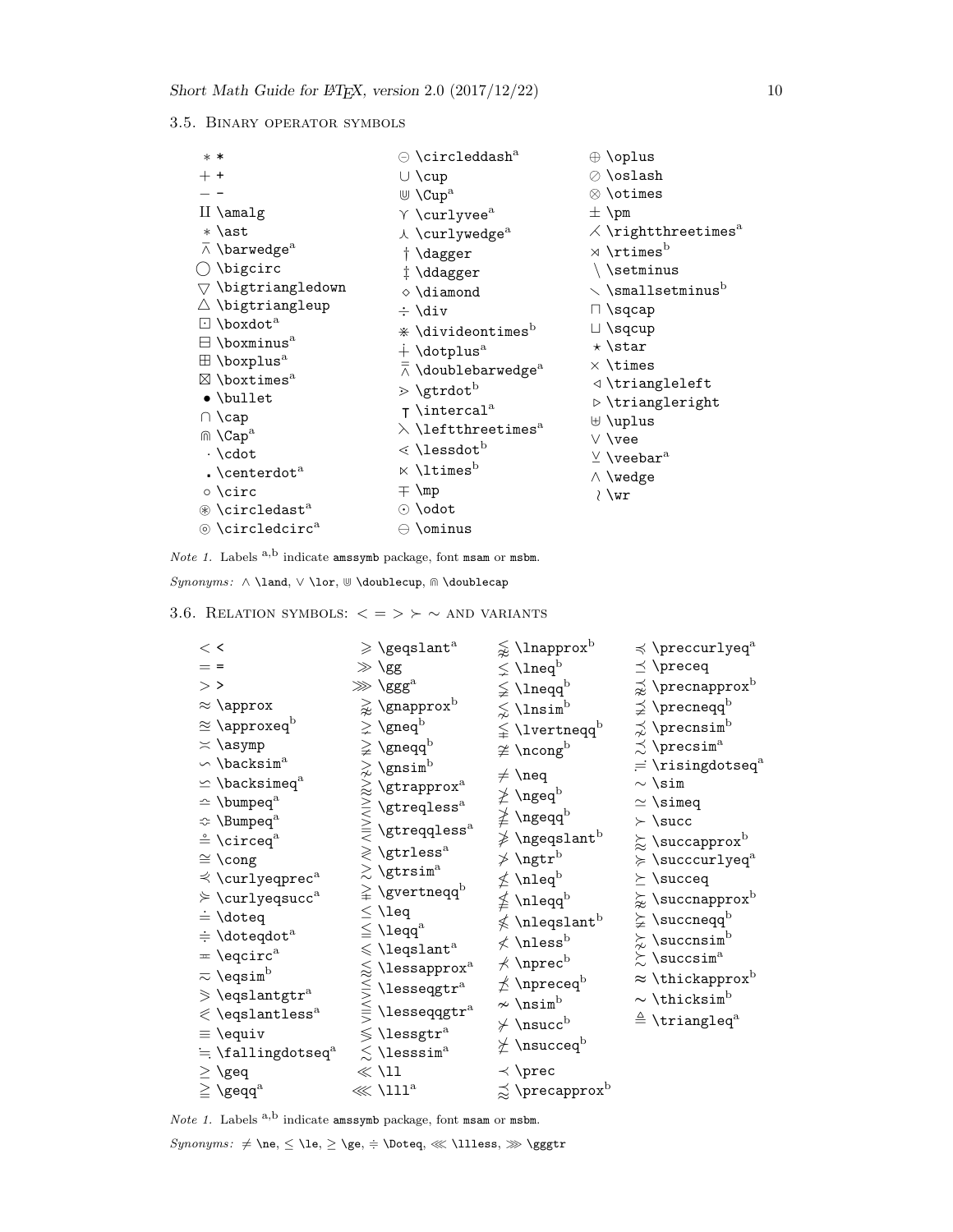<span id="page-10-0"></span>3.7. Relation symbols: arrows. See also Section [4.](#page-12-2)

| $\circlearrowleft$ \circlearrowleft <sup>a</sup>     | $\Leftarrow$ \Lleftarrow <sup>a</sup>           | $\wedge$ \nwarrow                                                         |
|------------------------------------------------------|-------------------------------------------------|---------------------------------------------------------------------------|
| $\circlearrowright$ \circlearrowright <sup>a</sup>   | ← \longleftarrow                                | $\rightarrow$ \rightarrow                                                 |
| $\curvearrowleft$ \curvearrowleft $^{\rm b}$         | $\leftarrow \text{Longleftarrow}$               | $\Rightarrow$ \Rightarrow                                                 |
| $\curvearrowright$ \curvearrowright <sup>b</sup>     | $\longleftrightarrow \text{longleft}$           | $\rightarrow$ \rightarrowtail <sup>a</sup>                                |
| $\Downarrow$ \downdownarrows <sup>a</sup>            | $\iff$ \Longleftrightarrow                      | $\rightarrow$ \rightharpoondown                                           |
| $\int \d{d}$ \downharpoonleft <sup>a</sup>           | $\longmapsto$ \longmapsto                       | $\rightarrow$ \rightharpoonup                                             |
| \downharpoonright <sup>a</sup>                       | $\longrightarrow \text{longrightarrow}$         | $\rightleftarrows$ \rightleftarrows <sup>a</sup>                          |
| $\leftrightarrow$ \hookleftarrow                     | $\implies$ \Longrightarrow                      | $\rightleftharpoons$ \rightleftharpoons <sup>a</sup>                      |
| $\hookrightarrow$ \hookrightarrow                    | $\leftrightarrow$ \looparrowleft <sup>a</sup>   | $\Rightarrow$ \rightrightarrows <sup>a</sup>                              |
| $\leftarrow$ \leftarrow                              | $\leftrightarrow$ \looparrowright <sup>a</sup>  | $\rightsquigarrow$ \rightsquigarrow <sup>a</sup>                          |
| $\Leftarrow$ \Leftarrow                              | $\uparrow$ \Lsh <sup>a</sup>                    | $\Rightarrow$ \Rrightarrow <sup>a</sup>                                   |
| $\leftrightarrow$ \leftarrowtail $^{\rm a}$          | $\mapsto$ \mapsto                               | $\uparrow$ \Rsh <sup>a</sup>                                              |
| $\leftarrow$ \leftharpoondown                        | $\sim$ \multimap <sup>a</sup>                   | $\setminus$ \searrow                                                      |
| $\leftarrow$ \leftharpoonup                          | $\Leftrightarrow$ \nLeftarrow <sup>b</sup>      | $\sqrt{}$ \swarrow                                                        |
| $\leftarrows$ \leftleftarrows <sup>a</sup>           | $\Leftrightarrow$ \nLeftrightarrow <sup>b</sup> | $\leftarrow$ \twoheadleftarrow <sup>a</sup>                               |
| $\leftrightarrow$ \leftrightarrow                    | $\Rightarrow$ \nRightarrow <sup>b</sup>         | $\rightarrow$ \twoheadrightarrow <sup>a</sup>                             |
| $\Leftrightarrow$ \Leftrightarrow                    | $\nearrow$ \nearrow                             | \upharpoonleft <sup>a</sup>                                               |
| $\leftrightarrows$ \leftrightarrows <sup>a</sup>     | $\leftarrow \text{hleftarrow}^{\text{b}}$       | $\restriction$ \upharpoonright <sup>a</sup><br>↑ \upuparrows <sup>a</sup> |
| $\leftrightharpoons$ \leftrightharpoons <sup>a</sup> | $\leftrightarrow$ \nleftrightarrow <sup>b</sup> |                                                                           |
| « \leftrightsquigarrow <sup>a</sup>                  | $\rightarrow$ \nrightarrow <sup>b</sup>         |                                                                           |

*Note 1.* Labels  $a,b$  indicate amssymb package, font msam or msbm.

 $\label{eq:subspace} Synonyms: \ \leftarrow \setminus \mathsf{sets}, \ \mathsf{restriction} \ \text{restriction}$ 

<span id="page-10-1"></span>3.8. Relation symbols: miscellaneous

| <b>)</b> \backepsilon <sup>b</sup>                     | $\uplus$ \ntriangleright $^{\rm b}$                             | $\subsetneqq$ \subsetneqq $^{\rm b}$  |
|--------------------------------------------------------|-----------------------------------------------------------------|---------------------------------------|
| $\therefore$ \because <sup>a</sup>                     | $\not\!\!\!\!\not\!\!\!\!\! \perp$ \ntrianglerighteq $^{\rm b}$ | ⊃ \supset                             |
| $\delta$ \between <sup>a</sup>                         | $\nvdash$ \nvdash $^{\rm b}$                                    | $\supset$ \Supset <sup>a</sup>        |
| $\blacktriangleleft$ \blacktriangleleft <sup>a</sup>   | $\n  \mathbb{F} \nVdash^{\rm b}$                                | $\supseteq$ \supseteq                 |
| $\blacktriangleright$ \blacktriangleright <sup>a</sup> | $\nvdash$ \nvDash <sup>b</sup>                                  | $\supseteq$ \supseteqq <sup>a</sup>   |
| $\bowtie$ \bowtie                                      | $\not\Vdash\verb \nVDash ^{b}$                                  | $\supsetneq$ \supsetneq $^{\rm b}$    |
| $\exists$ \dashv                                       | $\parallel$ \parallel                                           | $\supsetneq$ \supsetneqq $^{\rm b}$   |
| $\frown$ \frown                                        | $\perp$ \perp                                                   | $\therefore$ \therefore <sup>a</sup>  |
| $\in \{ \text{in}$                                     | ⋔ \pitchfork <sup>a</sup>                                       | $\trianglelefteq$ \trianglelef        |
| │\mid                                                  | $\propto$ \propto                                               | $\triangleright$ \trianglerig         |
| $\models \setminus \text{models}$                      | $\rightarrow$ \shortmid <sup>b</sup>                            | $\propto$ \varpropto $^{\rm a}$       |
| ∋ \ni                                                  | $\scriptstyle\rm II$ \shortparallel $^{\rm b}$                  | $\subsetneq$ \varsubsetne             |
|                                                        | $\smallfrown$ \smallfrown <sup>a</sup>                          | $\subsetneq$ \varsubsetne             |
| $\nmid$ \nmid <sup>b</sup>                             | $\vee$ \smallsmile <sup>a</sup>                                 | $\supseteq$ \varsupsetne              |
| $\notin$ \notin                                        | $\backsim$ \smile                                               | $\supseteq$ \varsupsetne              |
| $\nparallel$ \nparallel <sup>b</sup>                   | $\sqsubset \backslash$ sqsubset <sup>a</sup>                    | $\triangle$ \vartriangle              |
| $\land$ \nshortmid <sup>b</sup>                        | $\sqsubseteq$ \sqsubseteq                                       | $\triangleleft$ \vartriangle          |
| H \nshortparallel <sup>b</sup>                         | $\sqsupset$ \sqsupset <sup>a</sup>                              | $\triangleright$ \vartriangle         |
| $\not\subseteq$ \nsubseteq <sup>b</sup>                | $\supseteq$ \sqsupseteq                                         | $\vdash \forall$ vdash                |
| $\not\subseteq$ \nsubseteqq $^{\rm b}$                 | $\subset \simeq$                                                | $\Vdash \forall\mathtt{dash}^a$       |
| $\not\supseteq$ \nsupseteq $^{\rm b}$                  | $\in \S$ ubset <sup>a</sup>                                     | $\models \forall v$ Dash <sup>a</sup> |
| $\not\supseteq$ \nsupseteqq $^{\rm b}$                 | $\subseteq$ \subseteq                                           | ⊪ \Vvdash <sup>a</sup>                |
| $\phi$ \ntriangleleft <sup>b</sup>                     | $\subseteq$ \subseteqq <sup>a</sup>                             |                                       |
|                                                        | $\subsetneq$ \subsetneq <sup>b</sup>                            |                                       |
|                                                        |                                                                 |                                       |

 $\supset \mathsf{Supset}^\mathrm{a}$ ⊇ \supseteq  $\supseteq$  \supseteqq $^{\rm a}$  $\supsetneq$  \supsetneq $^{\rm b}$  $\supsetneq$  \supsetneqq $^{\rm b}$  $\left\lceil \cdot \right\rceil$  \therefore<sup>a</sup>  $\trianglelefteq$  \trianglelefteq $^{\rm a}$  $\unrhd$  \trianglerighteq<sup>a</sup>  $\propto$  \varpropto $^{\rm a}$  $\varsubsetneq$  \varsubsetneq $^{\rm b}$  $\varsubsetneqq$  \varsubsetneqq $^{\rm b}$  $\varsupseteq$  \varsupsetneq $^{\rm b}$  $\neq$  \varsupsetneqq $^{\rm b}$  $\vartriangle$  \vartriangle $^{\rm a}$  $\lhd$  \vartriangleleft $^{\rm a}$  $\triangleright$  \vartriangleright $^{\rm a}$  $\vdash \forall$ vdash  $\mathrel{\Vdash} \mathsf{V}$ dash $^\mathrm{a}$  $\models \forall v\texttt{Dash}^a$  $\mathrel{\Vdash}$  \Vvdash $^{\rm a}$ 

Note 1. Labels  $a,b$  indicate amssymb package, font msam or msbm.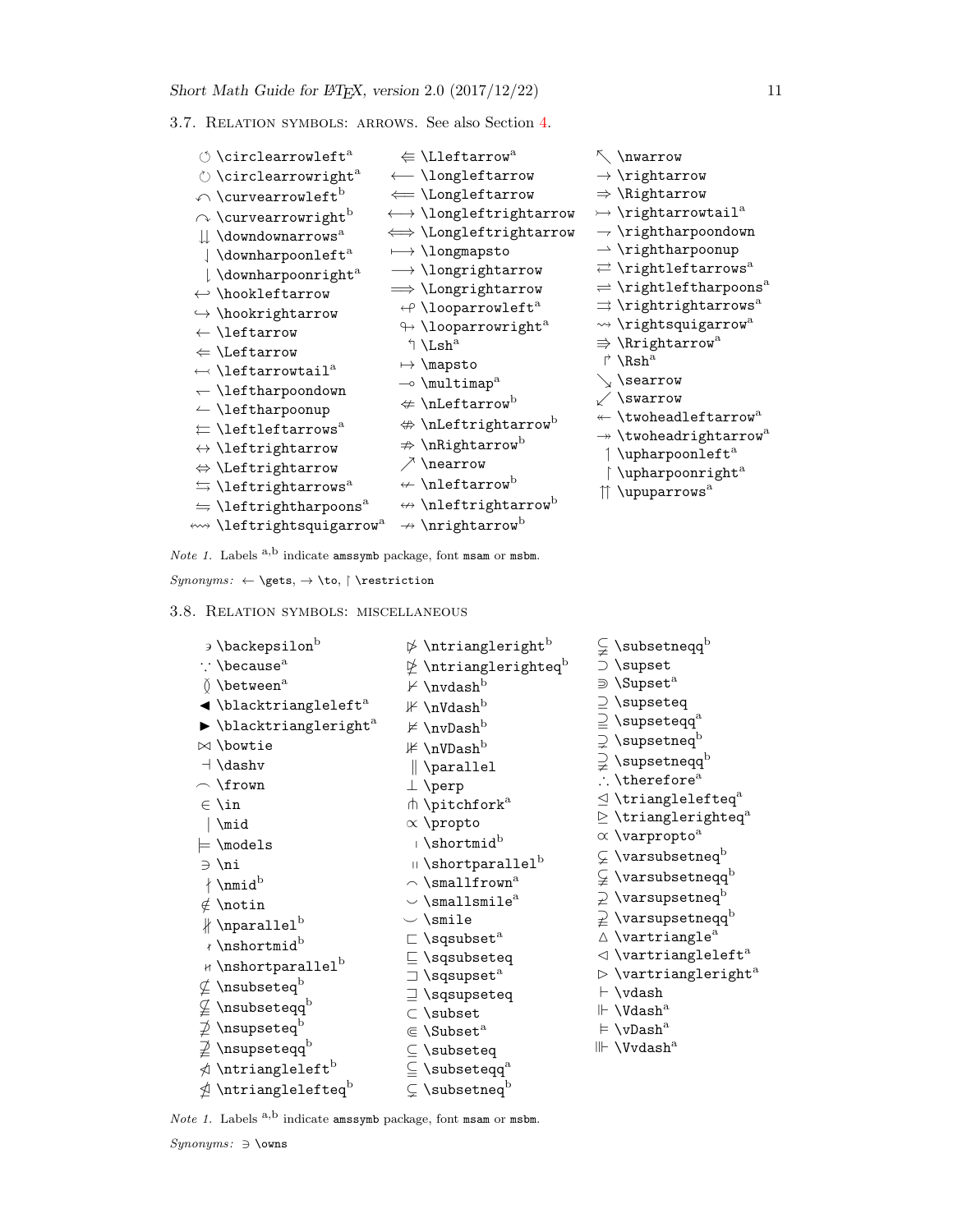Short Math Guide for  $\cancel{B_{T,X}}$ , version 2.0 (2017/12/22) 12

<span id="page-11-0"></span>3.9. Cumulative (variable-size) operators

| \int              | $\odot$ \bigodot      | $\forall$ \biguplus | \prod            |
|-------------------|-----------------------|---------------------|------------------|
| $\oint$ \oint     | $\bigoplus$ \bigoplus | V \bigvee           | $\int$ \smallint |
| $\bigcap$ \bigcap | $\otimes$ \bigotimes  | ∧ \bigwedge         | ) \sum           |
| $\bigcup$ \bigcup | ∫\bigsqcup            | $\prod$ \coprod     |                  |

<span id="page-11-1"></span>3.10. PUNCTUATION

| $\sim$ $\sim$          | $\therefore$    | $\cdots$ \dotsm |
|------------------------|-----------------|-----------------|
| $\frac{1}{2}$          | $\mathbf{1}$    | $\ldots$ \dotso |
| $\perp$                | $?$ ?           | $\cdot$ \ddots  |
| $, \cdot$              | $\cdots$ \dotsb |                 |
| $\cdot$ ;              | $\ldots$ \dotsc | : \vdots        |
| : $\colon \mathcal{L}$ | $\cdots$ \dotsi |                 |

Note 1. The : by itself produces a colon with class-3 (relation) spacing. The command  $\cdot$ colon produces special spacing for use in constructions such as  $f\colon A \to B$ .

Note 2. Although the commands \cdots and \ldots are frequently used, we recommend the more seman-tically oriented commands \dotsb \dotsc \dotsi \dotsm \dotso for most purposes (see Section [4.6\)](#page-14-0).

<span id="page-11-2"></span>3.11. PAIRING DELIMITERS (EXTENSIBLE). See Section  $6$  for more information.

| ()()                                                        | $\langle \rangle$ \langle \rangle |
|-------------------------------------------------------------|-----------------------------------|
| $\begin{array}{c} \begin{array}{c} \end{array} \end{array}$ | $\Big \Big $ \lceil \rceil        |
| $\left\{\ \right\}$ \lbrace \rbrace                         | $\vert$ \liloor \riloor           |
| $\sqrt{\phantom{a}}$                                        | $\left( \right)$ \lgroup \rgroup  |
| $\ $ \lvert \rVert                                          | \lmoustache \rmoustache           |

### <span id="page-11-3"></span>3.12. Nonpairing extensible symbols



Note 1. Using \vert,  $|$ , \Vert, or \ | for paired delimiters is not recommended (see Section [6.2\)](#page-17-0). Instead, use delimiters from the list in Section [3.11.](#page-11-2)

 $Synonyms: \|\ \$ 

<span id="page-11-4"></span>3.13. Extensible vertical arrows

| \uparrow                     | \downarrow        | \updownarrow             |
|------------------------------|-------------------|--------------------------|
| <i><u><b>Nparrow</b></u></i> | <b>\Downarrow</b> | $\parallel$ \Updownarrow |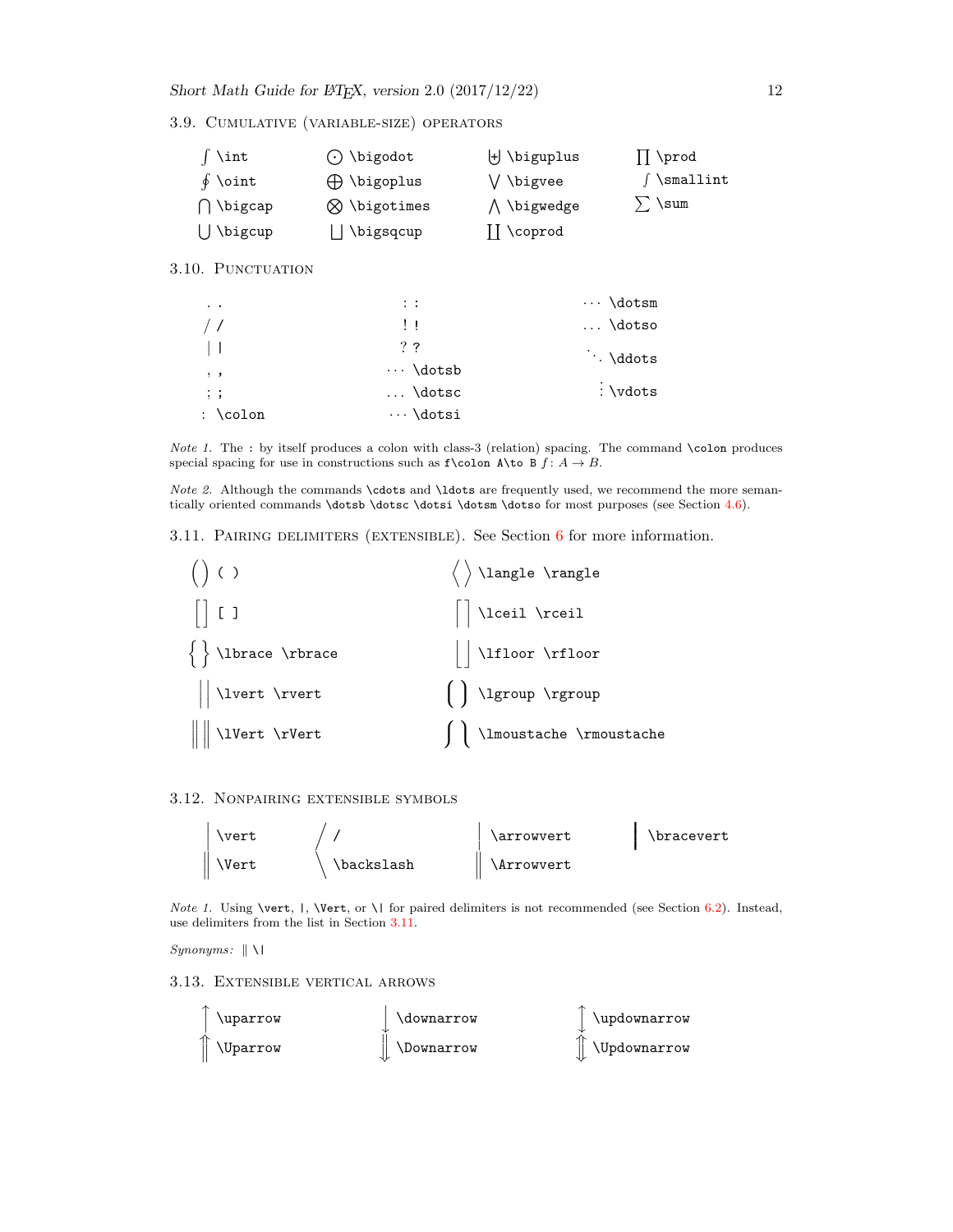#### <span id="page-12-0"></span>3.14. MATH ACCENTS

| $\acute{x}$ \acute{x} $\,$ | $\bar{x}$ \bar{x}                        | $\vec{x} \ \text{vec} \{x\}$ | $\hat{x}$ \mathring{x}            |
|----------------------------|------------------------------------------|------------------------------|-----------------------------------|
| $\hat{x}$ \grave{x}        | $\check{x}$ \breve{x}                    | $\dot{x}$ \dot{x}            | $\widetilde{xxx}$ \widetilde{xxx} |
| $\ddot{x}$ \ddot{x}        | $\check{x} \backslash \text{check}\{x\}$ | $\ddot{x}$ \ddot{x}          | $\widehat{xxx}$ \widehat{xxx}     |
| $\tilde{x}$ \tilde{x}      | $\hat{x}$ \hat {x}                       | $\dddot{x}$ \dddot{x}        |                                   |

<span id="page-12-1"></span>3.15. Named operators. These operators are represented by a multiletter abbreviation.

| $\arccos \arccos$       | $gcd \ \text{gcd}$     | $Pr \n\$                |
|-------------------------|------------------------|-------------------------|
| $arcsin \arcsin$        | hom \hom               | projlim \projlim        |
| arctan \arctan          | $\inf \setminus \inf$  | sec \sec                |
| $arg \ \arg$            | injlim \injlim         | $sin$ \sin              |
| $\cos \cos$             | ker \ker               | $\sinh \sinh$           |
| $\cosh \cosh$           | $\lg \lg$              | $\sup \ \sup$           |
| $\cot \setminus \cot$   | $\lim \ln \mathcal{L}$ | tan \tan                |
| $\coth \setminus \coth$ | $\liminf$ $\liminf$    | tanh \tanh              |
| csc \csc                | $\limsup$ $\limsup$    | $\varinjlim$ \varinjlim |
| $\deg \text{deg}$       | $\ln \ln$              | lim \varprojlim         |
| det \det                | $log$ \log             | lim \varliminf          |
| $dim \ \dim$            | $max \ \{\text{max}\}$ | lim \varlimsup          |
| $exp \exp$              | $min \ \min$           |                         |

To define additional named operators outside the above list, use the \DeclareMathOperator command; for example, after

### \DeclareMathOperator{\rank}{rank} \DeclareMathOperator{\esssup}{ess\,sup}

one could write

 $\text{rank}(x)$  rank $(x)$  $\text{lesssup}(y, z)$  ess  $\sup(y, z)$ 

The star form \DeclareMathOperator\* creates an operator that takes limits in a displayed formula, such as sup or max.

When predefining such a named operator is problematic (e.g., when using one in the title or abstract of an article), there is an alternative form that can be used directly:

 $\operatorname{rank}(x) \rightarrow \operatorname{rank}(x)$ 

### <span id="page-12-2"></span>4. Notations

<span id="page-12-3"></span>4.1. TOP AND BOTTOM EMBELLISHMENTS. These are visually similar to accents but generally span multiple symbols rather than being applied to a single base symbol. For ease of reference, \widetilde and \widehat are redundantly included here and in the table of math accents.

| $\widetilde{xxx}$ \widetilde{xxx} | $\overleftarrow{xxx}$ \overleftarrow{xxx}                                              |
|-----------------------------------|----------------------------------------------------------------------------------------|
| $\widehat{xxx}$ \widehat{xxx}     | $xxx$ \underleftarrow{xxx}                                                             |
| $\overline{xxx}$ \overline{xxx}   | $\overrightarrow{xxx}$ \overrightarrow{xxx}                                            |
| $xxx$ \underline{xxx}             | $xxx$ \underrightarrow{xxx}                                                            |
| $\widehat{xxx}$ \overbrace{xxx}   | $\overleftrightarrow{xxx}$ \overleftrightarrow{xxx}<br>$xxx$ \underleftrightarrow{xxx} |
| $xxx$ \underbrace{xxx}            |                                                                                        |
|                                   |                                                                                        |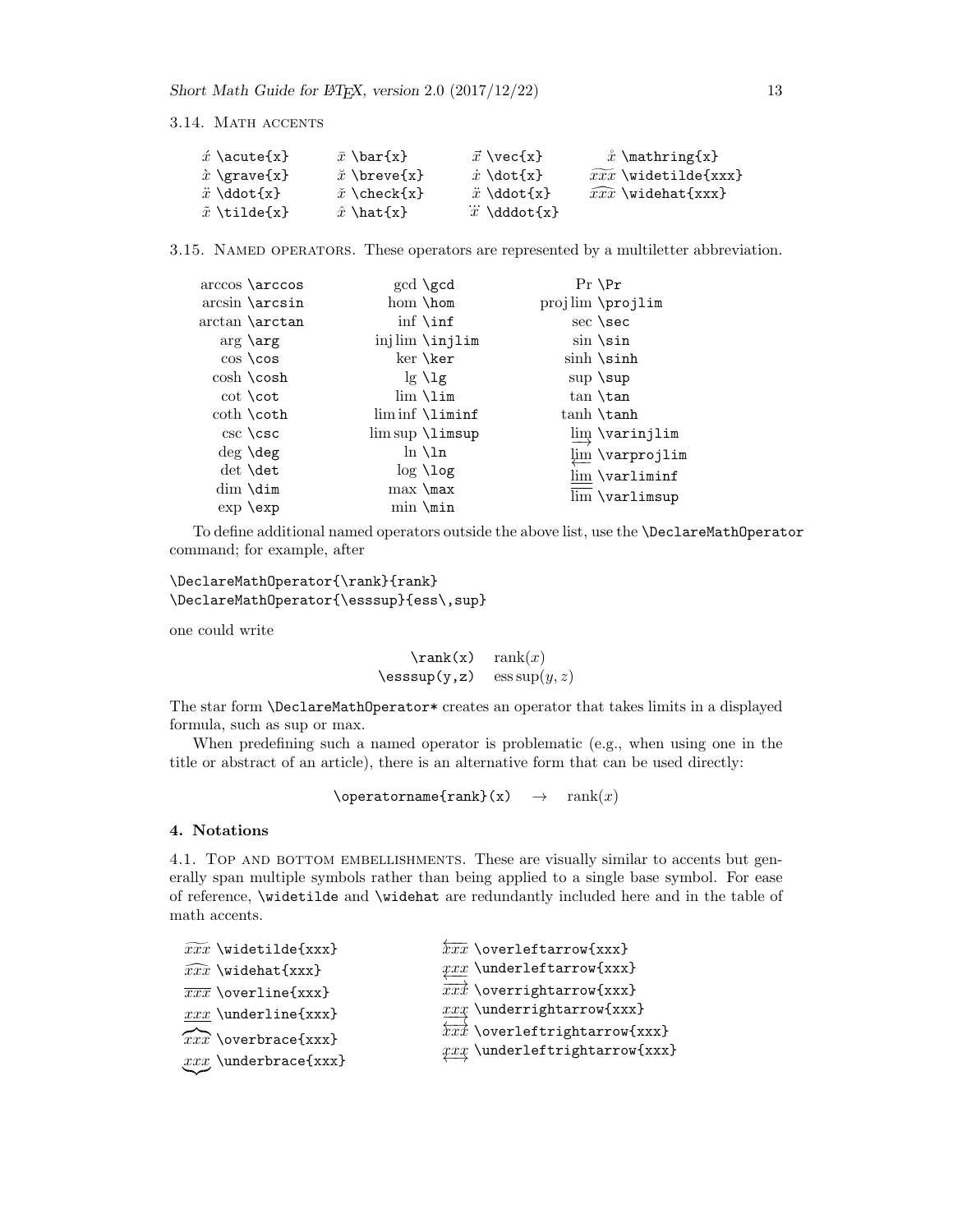<span id="page-13-0"></span>4.2. Extensible arrows. \xleftarrow and \xrightarrow produce arrows that extend automatically to accommodate unusually wide subscripts or superscripts. These commands take one optional argument (the subscript) and one mandatory argument (the superscript, possibly empty):

$$
A \xleftarrow{n+\mu-1} B \xrightarrow{T} C \tag{4.1}
$$

 $\setminus$ 

\xleftarrow{n+\mu-1}\quad \xrightarrow[T]{n\pm i-1}

<span id="page-13-1"></span>4.3. Affixing symbols to other symbols. In addition to the standard accents (Section [3.14\)](#page-12-0), other symbols can be placed above or below a base symbol with the \overset and \underset commands. For example, writing \overset{\*}{X} will place a superscript-size

\* above the X, thus:  $\stackrel{*}{X}$ . See also the description of **\sideset** in Section [8.4.](#page-18-2)

<span id="page-13-2"></span>4.4. Matrices. The environments pmatrix, bmatrix, Bmatrix, vmatrix, and Vmatrix have (respectively) (),  $[ \, ]$ ,  $[ \, ]$ ,  $[ \, ]$ , and  $\| \, \|$  delimiters built in. There is also a matrix environment without delimiters and an array environment that can be used to obtain left alignment or other variations in the column specs.

```
\begin{pmatrix}
\alpha& \beta^{*}\\
\gamma^{*}& \delta
\end{pmatrix}
                                                            \int \alpha \beta^*\gamma^* \delta
```
To produce a small matrix suitable for use in text, there is a smallmatrix environment (e.g.,  $\begin{pmatrix} a & b \\ c & d \end{pmatrix}$ ) that comes closer to fitting within a single text line than a normal matrix. This example was produced by

```
\bigl( \begin{smallmatrix}
  a&b\\ c&d
\end{smallmatrix} \bigr)
```
By default, all elements in a matrix are centered horizontally. The mathtools package provides starred versions of all the matrix environments that facilitate other alignments. That package also provides fenced versions of smallmatrix with parallel names in both starred and nonstarred versions.

To produce a row of dots in a matrix spanning a given number of columns, use \hdotsfor. For example, \hdotsfor{3} in the second column of a four-column matrix will print a row of dots across the final three columns.

For piecewise function definitions there is a cases environment:

```
P_{r-j}=\begin{cases}
    0& \text{if r-j$ is odd},\\
    r!\setminus,(-1)^{\{r-j\}/2\}\ \text{if $r-j$ is even}.
  \end{cases}
```
Notice the use of \text and the embedded math.

Note. The plain TEX form  $\mathtt{f...\cr.\,}\cr$  and the related commands  $\mathtt{max}$ , \cases should be avoided in LATEX (and when the amsmath package is loaded they are disabled).

<span id="page-13-3"></span>4.5. Math spacing commands. When the amsmath package is used, all of these math spacing commands can be used both in and out of math mode.

| Abbrev. | Spelled out | Example | Abbrev. | Spelled out    | Example |
|---------|-------------|---------|---------|----------------|---------|
|         | no space    | 34      |         | no space       | 34      |
| ١,      | \thinspace  | 34      |         | \negthinspace  | 34      |
| : \     | \medspace   | 34      |         | \negmedspace   | 34      |
| \ ;     | \thickspace | 34      |         | \negthickspace | 31      |
|         | \quad       | 4       |         |                |         |
|         | \qquad      |         |         |                |         |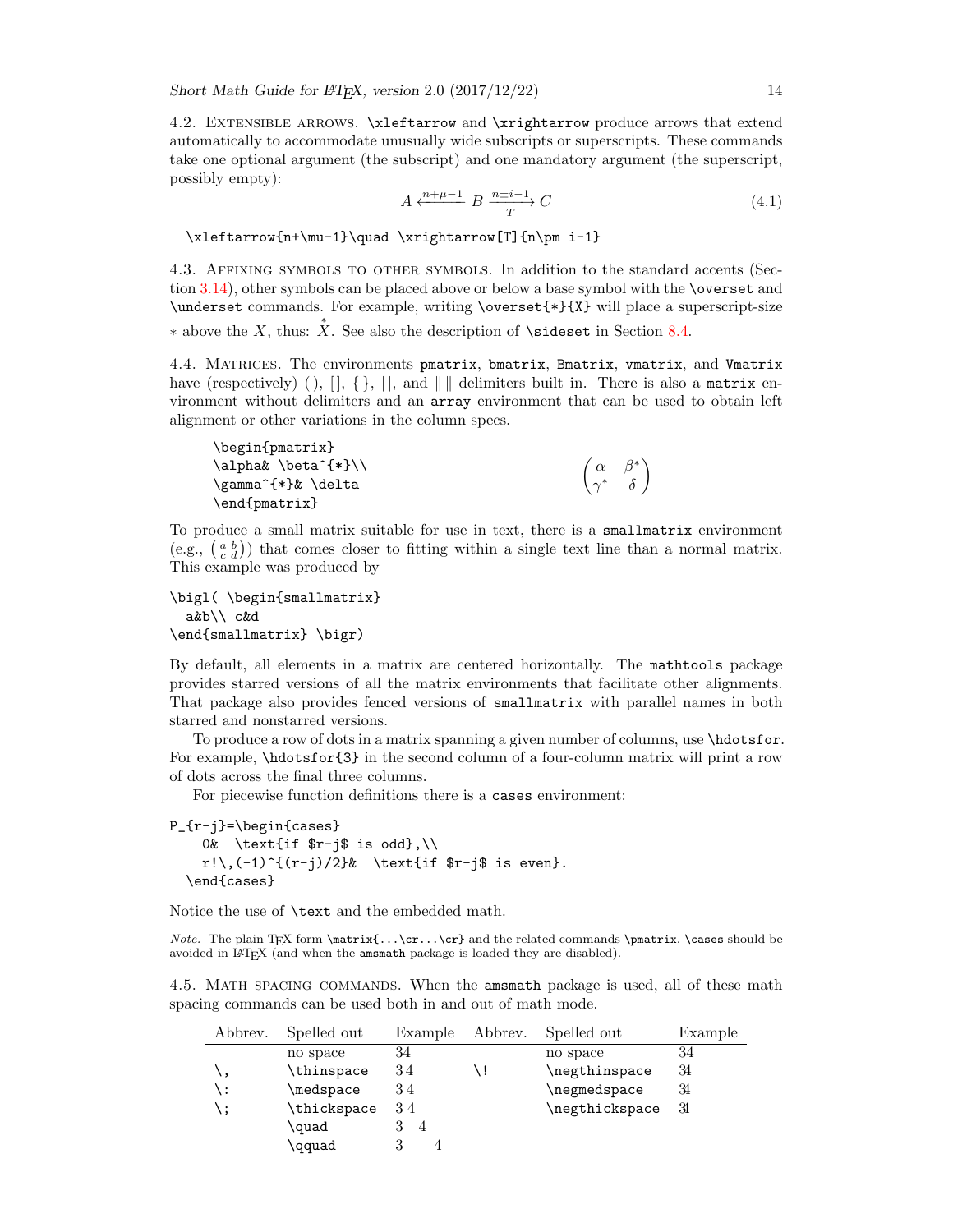For finer control over math spacing, use \mspace and 'math units'. One math unit, or mu, is equal to  $1/18$  em. Thus to get a negative half  $\quad$ wite  $\mbox{mspace}$ . Omu}.

There are also three commands that leave a space equal to the height and/or width of a given fragment of LATEX material:

| Example               | Result                                   |
|-----------------------|------------------------------------------|
| \phantom{XXX}         | space as wide and high as three X's      |
| \hphantom{XXX}        | space as wide as three $X$ 's; height 0  |
| $\verb \vphantom{X} $ | space of width 0, height $=$ height of X |

<span id="page-14-0"></span>4.6. Dots. For preferred placement of ellipsis dots (raised or on-line) in various contexts there is no general consensus. It may therefore be considered a matter of taste. In most situations, the generic \dots can be used, and amsmath will interpret it in the manner preferred by the AMS, namely low dots (\ldots) between commas or raised dots (\cdots) between binary operators and relations, etc. If what follows the dots is ambiguous as to the choice, the specific form of the command can be used. However, by using the semantically oriented commands

- **\dotsc** for "dots with commas"
- \dotsb for "dots with binary operators/relations"
- \dotsm for "multiplication dots"
- \dotsi for "dots with integrals"
- \dotso for "other dots" (none of the above)

instead of \ldots and \cdots, you make it possible for your document to be adapted to different conventions on the fly, in case (for example) you have to submit it to a publisher who insists on following house tradition in this respect. The default treatment for the various kinds follows American Mathematical Society conventions:

```
We have the series A_1, A_2, \dots,the regional sum $A_1+A_2+\dotsb$,
the orthogonal product $A_1A_2\dotsm$,
and the infinite integral
\[\int_{A_1}\int_{A_2}\dot{\delta}\].We have the series A_1, A_2, \ldots, the regional
                                                 sum A_1 + A_2 + \cdots, the orthogonal product
                                                 A_1A_2\cdots, and the infinite integral
                                                                   Z
                                                                       Z
                                                                           · · · .
```
 $A_1$ 

 $A_2$ 

<span id="page-14-1"></span>4.7. Nonbreaking dashes. The command \nobreakdash suppresses the possibility of a linebreak after the following hyphen or dash. For example, if you write 'pages 1–9' as pages 1\nobreakdash--9 then a linebreak will never occur between the dash and the 9. You can also use  $\n$ obreakdash to prevent undesirable hyphenations in combinations like \$p\$-adic. For frequent use, it's advisable to make abbreviations, e.g.,

```
\newcommand{\p}{$p$\nobreakdash}% for "\p adic" ("p-adic")
\newcommand{\Ndash}{\nobreakdash\textendash}% for "pages 1\Ndash 9"
% For "\n dimensional" ("n-dimensional"):
\newcommand{\n}{$n$\nobreakdash-\hspace{0pt}}
```
The last example shows how to prohibit a linebreak after the hyphen but allow normal hyphenation in the following word. (Add a zero-width space after the hyphen.)

<span id="page-14-2"></span>4.8. ROOTS. The command \sqrt produces a square root. To specify an explicit radix, give it as an optional argument.

\sqrt{\frac{n}{n-1}} S} 
$$
\sqrt{\frac{n}{n-1}}S
$$
, \sqrt{\sqrt{3}}2}  $\sqrt[3]{2}$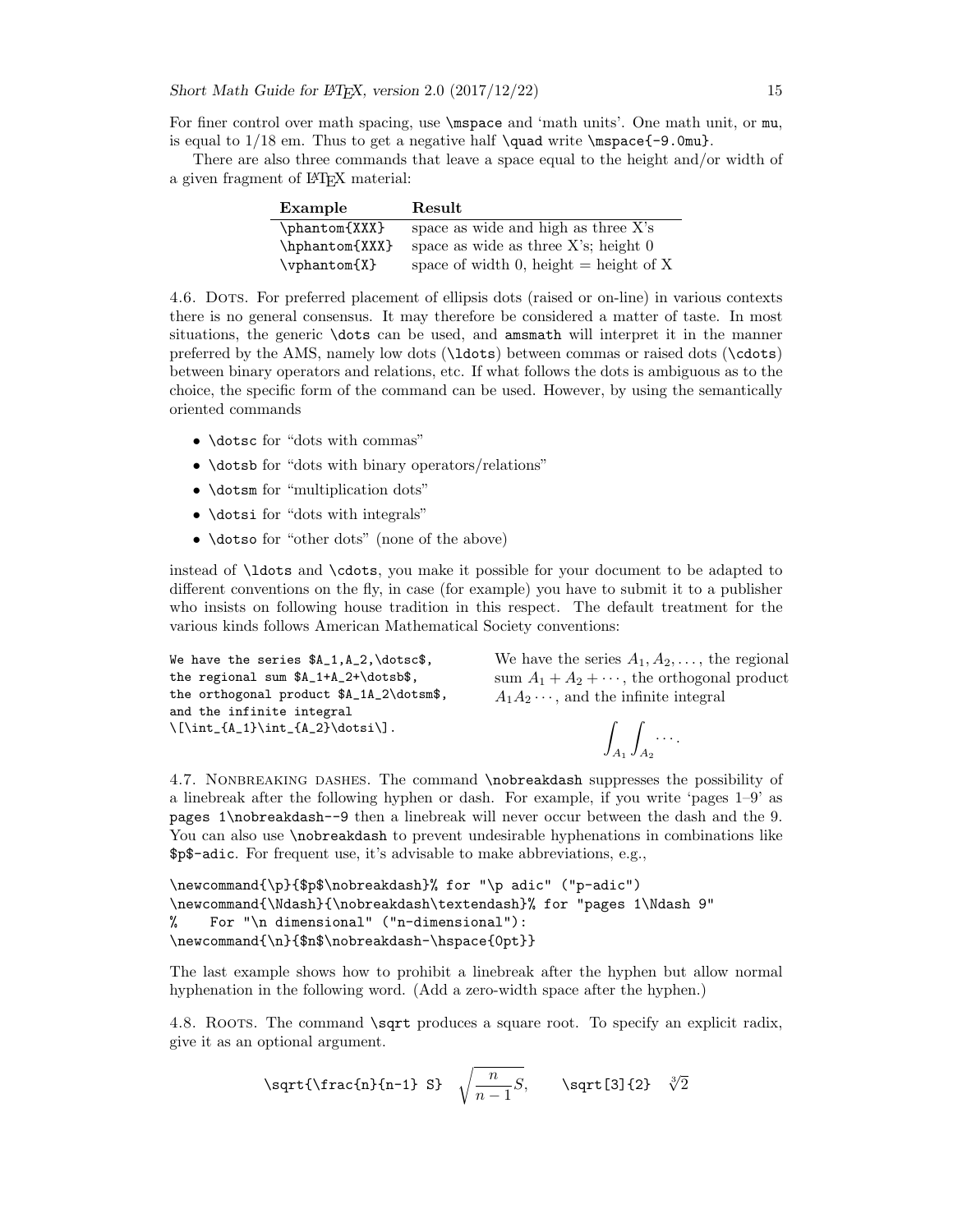<span id="page-15-0"></span>4.9. BOXED FORMULAS. The command \boxed puts a box around its argument, like \fbox except that the contents are in math mode:

$$
\boxed{\eta \le C(\delta(\eta) + \Lambda_M(0,\delta))}
$$
\n(4.2)

\boxed{\eta \leq C(\delta(\eta) +\Lambda\_M(0,\delta))}

If you need to box an equation including the equation number, it may be difficult, depending on the context; there are some suggestions in the AMS author FAQ; see the entry outlined in red on the page [https://www.ams.org/faq?faq\\_id=290](https://www.ams.org/faq?faq_id=290).

#### <span id="page-15-1"></span>5. Fractions and related constructions

<span id="page-15-2"></span>5.1. THE \frac, \dfrac, AND \tfrac COMMANDS. The \frac command takes two arguments—numerator and denominator—and typesets them in normal fraction form. Use \dfrac or \tfrac to overrule LATEX's guess about the proper size to use for the fraction's contents ( $t = text$  style,  $d = display$  style).

$$
\frac{1}{k}\log_2 c(f), \quad \frac{1}{k}\log_2 c(f), \quad \frac{1}{k}\log_2 c(f) \tag{5.1}
$$

\begin{equation}

 $\frac{1}{k}\log_2 c(f), \quad \delta^{1}\{k\}\log_2 c(f),$  $\quad\tfrac{1}{k}\log_2 c(f)$ 

\end{equation}

$$
\Re z = \frac{n\pi \frac{\theta + \psi}{2}}{\left(\frac{\theta + \psi}{2}\right)^2 + \left(\frac{1}{2}\log\left|\frac{B}{A}\right|\right)^2}.
$$
\n(5.2)

\begin{equation}

 $\Re{z} = \frac{\n\pi \dfrac{\theta + \psi}{2}}{$  $\left(\dfrac{\theta + \psi}{2}\right)^2 + \left(\dfrac{1}{2}\right)$ \log \left\lvert\dfrac{B}{A}\right\rvert\right)^2}.

\end{equation}

<span id="page-15-3"></span>5.2. THE \binom, \dbinom, AND \tbinom COMMANDS. For binomial expressions such as  $\binom{n}{k}$  there are **\binom**, **\dbinom** and **\tbinom** commands:

$$
2^{k} - {k \choose 1} 2^{k-1} + {k \choose 2} 2^{k-2}
$$
\n(5.3)

 $2^k-\binom{k}{1}2^k-k-1}+\binom{k}{2}2^k-k-2$ 

<span id="page-15-4"></span>5.3. The \genfrac command. The capabilities of \frac, \binom, and their variants are subsumed by a generalized fraction command \genfrac with six arguments. The last two correspond to \frac's numerator and denominator; the first two are optional delimiters (as seen in \binom); the third is a line thickness override (\binom uses this to set the fraction line thickness to 0 pt—i.e., invisible); and the fourth argument is a mathstyle override: integer values 0–3 select, respectively, \displaystyle, \textstyle, \scriptstyle, and \scriptscriptstyle. If the third argument is left empty, the line thickness defaults to "normal".

> \genfrac{left-delim}{right-delim}{thickness} {mathstyle}{numerator}{denominator}

To illustrate, here is how \frac, \tfrac, and \binom might be defined.

```
\newcommand{\frac}[2]{\genfrac{}{}{}{}{#1}{#2}}
\newcommand{\tfrac}[2]{\genfrac{}{}{}{1}{#1}{#2}}
\newcommand{\binom}[2]{\genfrac{(}{)}{0pt}{}{#1}{#2}}
```
Note. For technical reasons, using the primitive fraction commands  $\overline{\overline{C}}$ ,  $\overline{\overline{C}}$  above in a LATEX document is not recommended (see, e.g., [https://www.ams.org/faq?faq\\_id=288](https://www.ams.org/faq?faq_id=288), the entry outlined in red).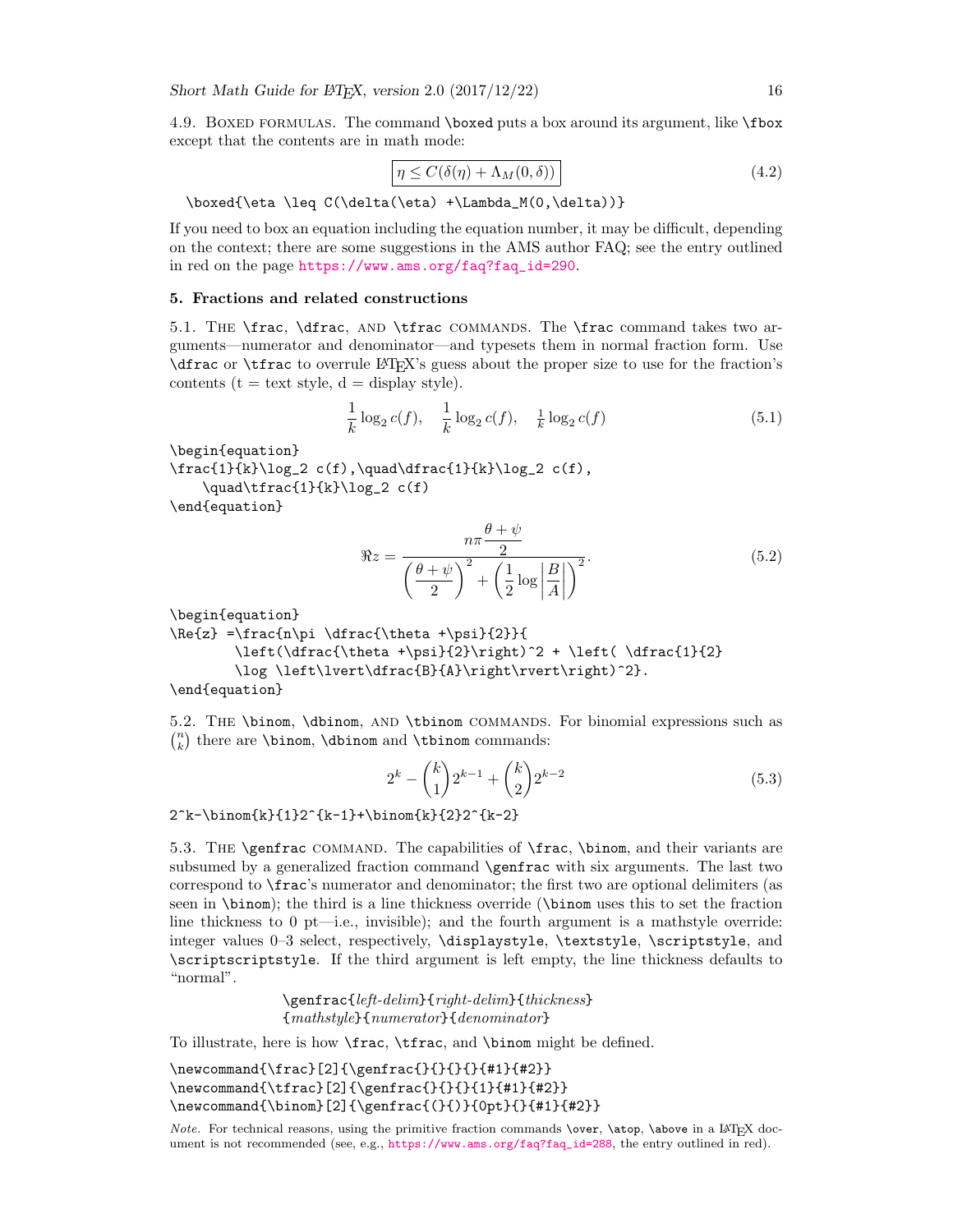<span id="page-16-0"></span>5.4. CONTINUED FRACTIONS. The continued fraction

$$
\frac{1}{\sqrt{2} + \frac{1}{\sqrt{2} + \frac{1}{\sqrt{2} + \dots}}}
$$
(5.4)

can be obtained by typing

\cfrac{1}{\sqrt{2}+ \cfrac{1}{\sqrt{2}+ \cfrac{1}{\sqrt{2}+\dotsb }}}

This produces better-looking results than straightforward use of \frac. Left or right placement of any of the numerators is accomplished by using  $\cfrac{1}{\cfrac{r}{r}}$ instead of \cfrac.

#### <span id="page-16-1"></span>6. Delimiters

<span id="page-16-2"></span>6.1. Delimiter sizes. Unless you indicate otherwise, delimiters in math formulas will remain at the standard size regardless of the height of the enclosed material. To get larger sizes, you can either select a particular size using a \big... prefix (see below), or you can use \left and \right prefixes for autosizing.

The automatic delimiter sizing done by \left and \right has two limitations: first, it is applied mechanically to produce delimiters large enough to encompass the largest contained item, and second, the range of sizes has fairly large quantum jumps. This means that an expression that is infinitesimally too large for a given delimiter size will get the next larger size, a jump of 6pt or so (3pt top and bottom) in normal-sized text. There are two or three situations where the delimiter size is commonly adjusted. These adjustments are done using the following commands:

| Delimiter   no size \left \bigl \Bigl<br>size | specified \right \bigr \Bigr |  | \biggl<br>\biggr                                                                                                                                           | \Biggl<br><b>\Biggr</b> |
|-----------------------------------------------|------------------------------|--|------------------------------------------------------------------------------------------------------------------------------------------------------------|-------------------------|
|                                               |                              |  | Result $\left( (b)(\frac{c}{d}) - (b)(\frac{c}{d}) - (b)(\frac{c}{d}) - (b)(\frac{c}{d}) - (b)(\frac{c}{d}) - (b)(\frac{c}{d}) - (b)(\frac{c}{d}) \right)$ |                         |

The first kind of adjustment is done for cumulative operators with limits, such as summation signs. With \left and \right the delimiters usually turn out larger than necessary, and using the Big or bigg sizes instead gives better results:

$$
\left[\sum_{i} a_i \left|\sum_{j} x_{ij}\right|^p\right]^{1/p} \quad \text{versus} \quad \left[\sum_{i} a_i \left|\sum_{j} x_{ij}\right|^p\right]^{1/p}
$$

\biggl[\sum\_i a\_i\Bigl\lvert\sum\_j x\_{ij}\Bigr\rvert^p\biggr]^{1/p}

The second kind of situation is clustered pairs of delimiters, where \left and \right make them all the same size (because that is adequate to cover the encompassed material), but what you really want is to make some of the delimiters slightly larger to make the nesting easier to see.

$$
((a_1b_1) - (a_2b_2))((a_2b_1) + (a_1b_2))
$$
 versus  $((a_1b_1) - (a_2b_2))((a_2b_1) + (a_1b_2))$ 

 $\left( (a_1 b_1) - (a_2 b_2) \right)$  $\left( (a_2 b_1) + (a_1 b_2) \right)$ \quad\text{versus}\quad  $\big\{(a_1 b_1) - (a_2 b_2)\big\}$  $\big\{(a_2 b_1) + (a_1 b_2)\big\}$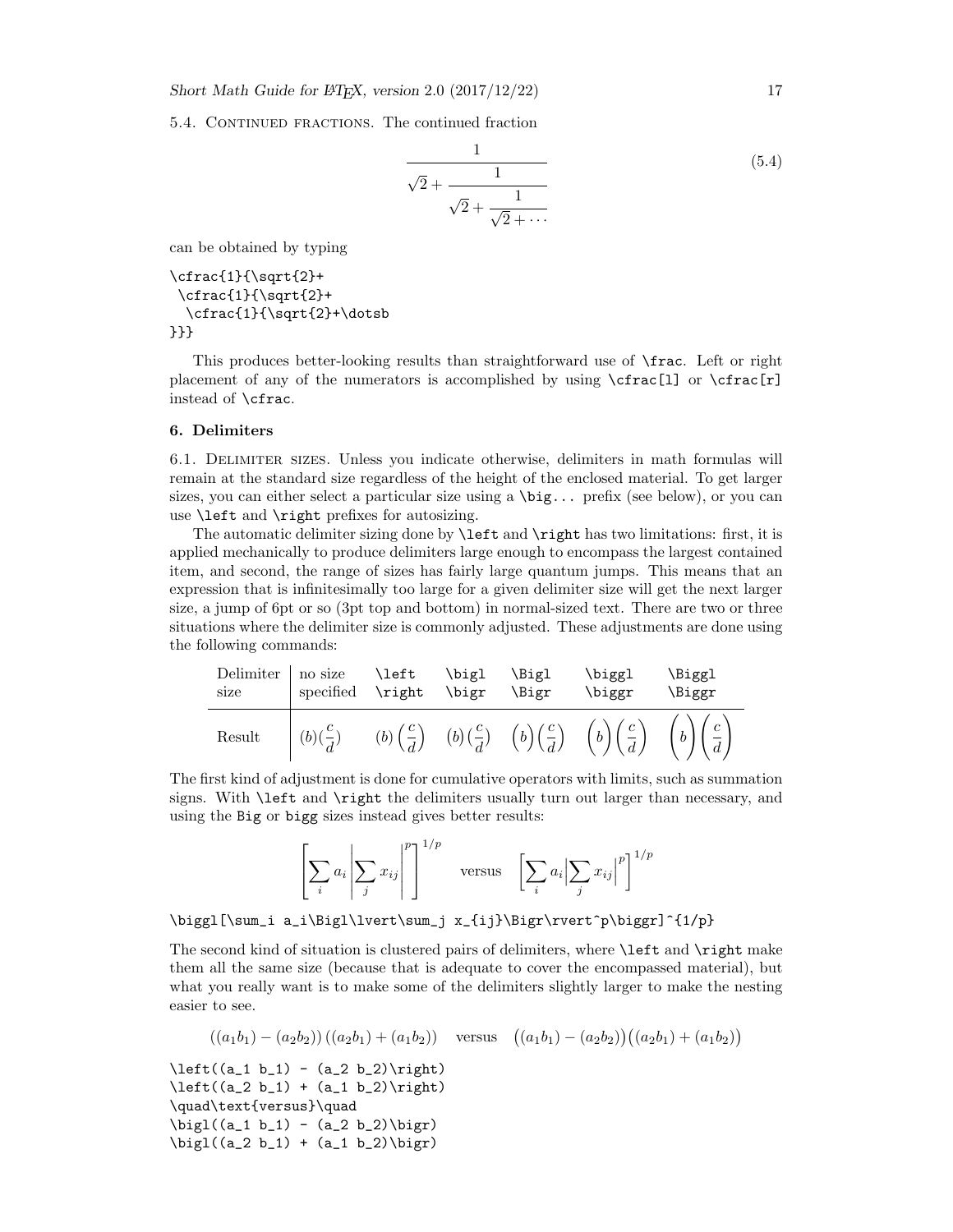The third kind of situation is a slightly oversize object in running text, such as  $\frac{b'}{d'}$ the delimiters produced by  $\left\{ \begin{array}{c} a \\ b \end{array} \right\}$  and  $\left\{ \begin{array}{c} a \\ c \end{array} \right\}$  and  $\left\{ \begin{array}{c} a \\ c \end{array} \right\}$  and  $\left\{ \begin{array}{c} a \\ c \end{array} \right\}$  $rac{b'}{d'}$ where \bigl and \bigr can be used to produce delimiters that are larger than the base size but still able to fit within the normal line spacing:  $\frac{b'}{d'}$  $\frac{b'}{d'}\Big|$ .

The mathtools package provides a feature \DeclarePairedDelimiter that can simplify sizing; see the package documentation for details.

<span id="page-17-0"></span>6.2. VERTICAL BAR NOTATIONS. The use of the | character to produce paired delimiters is not recommended. There is an ambiguity about the directionality of the symbol that will in rare cases produce incorrect spacing—e.g.,  $|k|=|-k|$  produces  $|k|=|-k|$ , and  $|\sin x|$  produces  $|\sin x|$  instead of the correct  $|\sin x|$ . Using \luent for a "left vert bar" and **\rvert** for a "right vert bar" whenever they are used in pairs will prevent this problem; compare  $|-k|$ , produced by **\lvert**  $-k\$ rvert. For double bars there are analogous **\lvert**, \rVert commands. Recommended practice is to define suitable commands in the document preamble for any paired-delimiter use of vert bar symbols:

### \providecommand{\abs}[1]{\lvert#1\rvert} \providecommand{\norm}[1]{\lVert#1\rVert}

whereupon **\abs{z}** would produce |z| and **\norm{v}** would produce  $||v||$ .

#### <span id="page-17-1"></span>7. The \text command

The main use of the command \text is for words or phrases in a display. It is similar to \mbox in its effects but, unlike \mbox, automatically produces subscript-size text if used in a subscript.

$$
f_{[x_{i-1},x_i]} \text{ is monotonic}, \quad i = 1, \dots, c+1 \tag{7.1}
$$

 $f_{[x_{i-1},x_i]}$  \text{ is monotonic,}  $\quad i = 1, \dots, c+1$ 

<span id="page-17-2"></span>7.1. \mod AND ITS RELATIVES. Commands \mod, \bmod, \pmod, \pod deal with the special spacing conventions of "mod" notation. \mod and \pod are variants of \pmod preferred by some authors; \mod omits the parentheses, whereas \pod omits the "mod" and retains the parentheses.

$$
\gcd(n, m \mod n); \quad x \equiv y \pmod{b}; \quad x \equiv y \mod c; \quad x \equiv y \pmod{d} \tag{7.2}
$$

\gcd(n,m\bmod n) ;\quad x\equiv y\pmod b ;\quad x\equiv y\mod c ;\quad x\equiv y\pod d

#### <span id="page-17-3"></span>8. Integrals and sums

<span id="page-17-4"></span>8.1. Altering the placement of limits. The limits on integrals, sums, and similar symbols are placed either to the side of or above and below the base symbol, depending on convention and context. LATEX has rules for automatically choosing one or the other, and most of the time the results are satisfactory. In the event they are not, there are three LATEX commands that can be used to influence the placement of the limits: \limits, \nolimits, \displaylimits. Compare

$$
\int_{|x-x_z(t)|\nand\n
$$
\int_{|x-x_z(t)|
$$
$$

 $\int_{\abs\{x-x_z(t)\}\langle X_0\rangle}$  ...

 $\int\limits_{\abs{x-x_z(t)}$ 

The \limits command should follow immediately after the base symbol to which it applies, and its meaning is: shift the following subscript and/or superscript to the limits position, regardless of the usual convention for this symbol. \nolimits means to shift them to the side instead, and \displaylimits, which might be used in defining a new kind of base symbol, means to use standard positioning as for the \sum command.

See also the description of the options intlimits and nosumlimits in [\[AMUG\]](#page-20-2).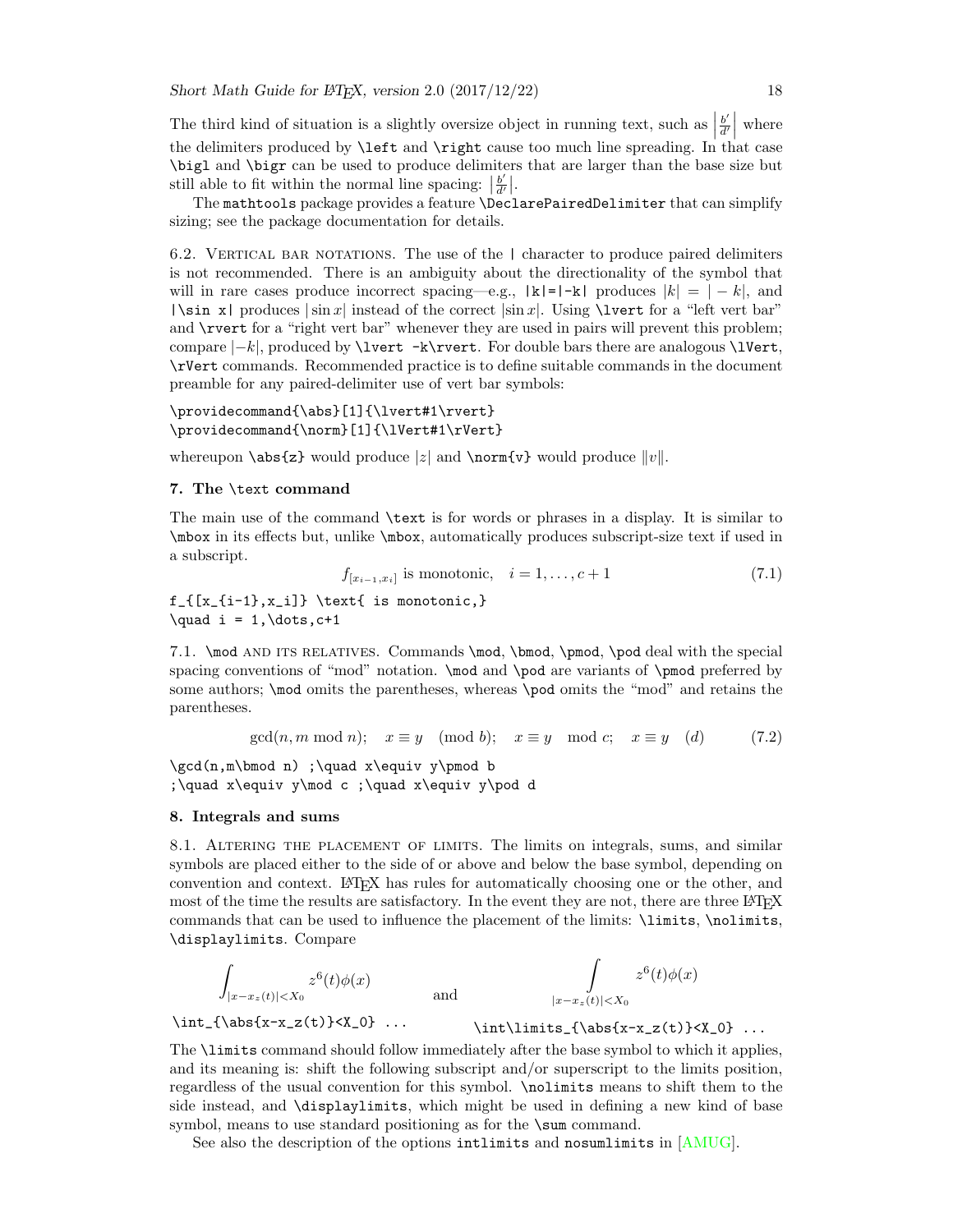<span id="page-18-0"></span>8.2. MULTIPLE INTEGRAL SIGNS. \iint, \iiint, and \iiiint give multiple integral signs with the spacing between them nicely adjusted, in both text and display style. \idotsint is an extension of the same idea that gives two integral signs with dots between them. Notice the use of thin space  $(\lambda)$ , before dx and friends to clarify the meaning.

$$
\iint\limits_A f(x,y) \, dx \, dy \qquad \iiint\limits_A f(x,y,z) \, dx \, dy \, dz \tag{8.1}
$$

$$
\iiint\limits_A f(w,x,y,z) \, dw \, dx \, dy \, dz \qquad \int \cdots \int\limits_A f(x_1,\ldots,x_k) \tag{8.2}
$$

\iint\limits\_A f(x,y)\,dx\,dy\qquad\iiint\limits\_A  $f(x,y,z)\, \, dx\, \, dy\, \, dz\, \$ \iiiint\limits\_A  $f(w,x,y,z)\,dw\,dx\,dy\,dz\qquad\idotesint\limits_{A} f(x_1,\dots,x_k)$ 

<span id="page-18-1"></span>8.3. MULTILINE SUBSCRIPTS AND SUPERSCRIPTS. The \substack command can be used to produce a multiline subscript or superscript: for example

$$
\sum_{\{\substack{\text{\\ \text{if } i \leq m \\ 0 < j < n\}}} P(i,j)
$$
\n
$$
\sum_{\substack{0 \leq i \leq m \\ 0 < j < n}} P(i,j)
$$
\n
$$
P(i,j)
$$

<span id="page-18-2"></span>8.4. The \sideset command. There's also a command called \sideset, for a rather special purpose: putting symbols at the subscript and superscript corners of a symbol like  $\sum$  or  $\prod$ . Note: The \sideset command is only designed for use with large operator symbols; with ordinary symbols the results are unreliable. With  $\simeq$  sideset, you can write

\sideset{}{'} \sum\_{n<k,\;\text{\$n\$ odd}} nE\_n

$$
\sum_{n
$$

The extra pair of empty braces is explained by the fact that \sideset has the capability of putting an extra symbol or symbols at each corner of a large operator; to put an asterisk at each corner of a product symbol, you would type

$$
\verb|\sideset{_*^*}{_{\ast^*}\propto}+
$$

### <span id="page-18-3"></span>9. Changing the size of elements in a formula

The LATEX mechanisms for changing font size inside a math formula are completely different from the ones used outside math formulas. If you try to make something larger in a formula with one of the text commands such as \large or \huge:

$$
\# \qquad {\text{\}} \qquad \text{++}
$$

you will get a warning message

#### Command \large invalid in math mode

Such an attempt, however, often indicates a misunderstanding of how LATEX math symbols work. If you want a  $\#$  symbol analogous to a summation sign in its typographical properties, then in principle the best way to achieve that is to define it as a symbol of type "mathop" with the standard LAT<sub>EX</sub> \DeclareMathSymbol command (see [\[LFG\]](#page-20-3)). (This entails, however, getting hold of a math font with a suitable text-size/display-size pair, which may not be so easy.)

Consider the expression:

$$
\frac{\sum_{n>0} z^n}{\prod_{1\leq k\leq n} (1-q^k)} \qquad \text{for all } n \leq n} (1-q^k)
$$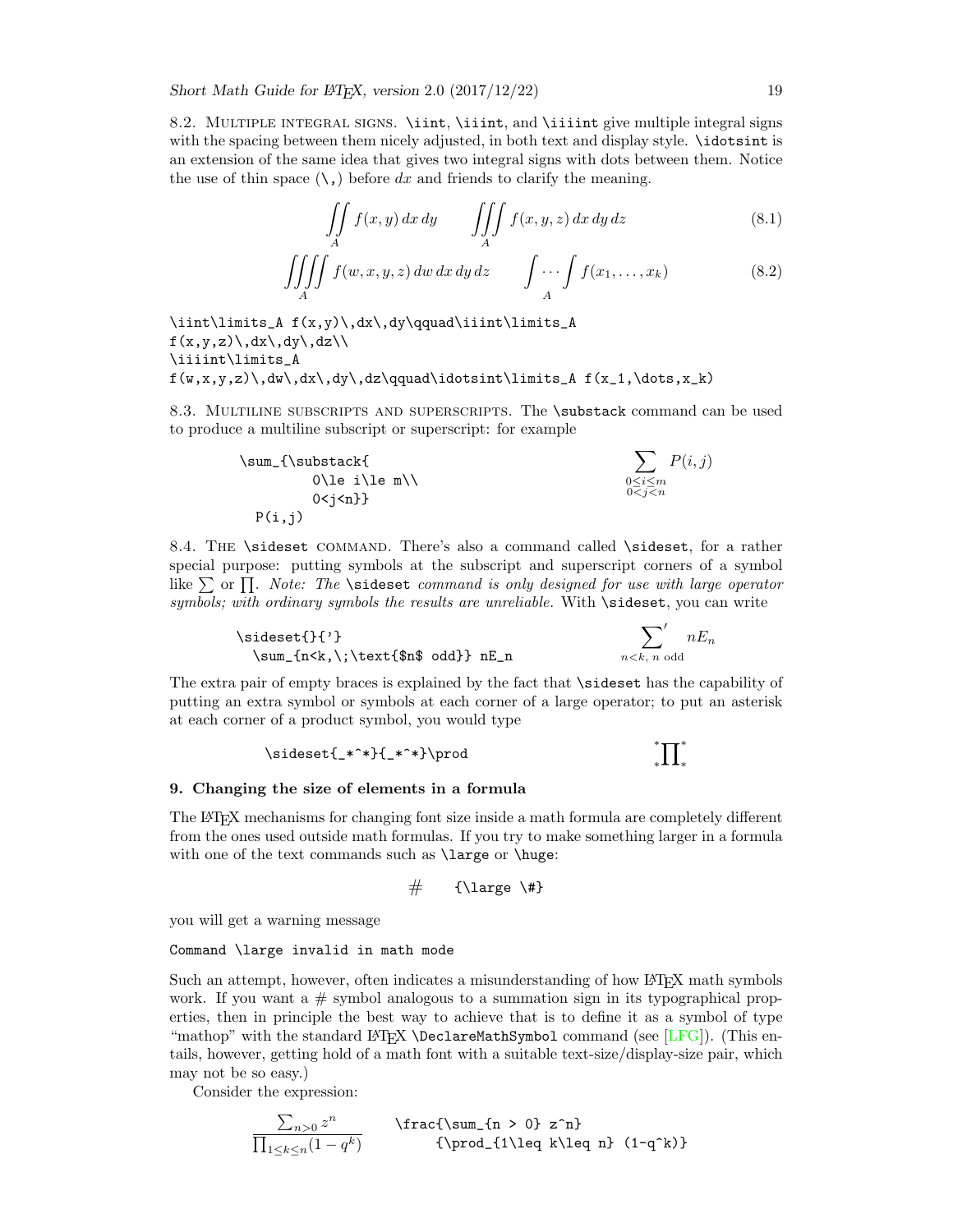Using  $\dagger$  Using  $\dagger$  and  $\dagger$  and  $\dagger$  change anything in this case; if you want the sum and product symbols to appear full size, you need the \displaystyle command:

$$
\frac{\sum z^n}{\prod (1-q^k)} \qquad \text{{\displaystyle\sum_{n>0} z^n}} \qquad \text{{\displaystyle\prod_{1\leq k\leq n} (1-q^k)} \qquad \text{{\displaystyle\prod_{1\leq k\leq n} (1-q^k)} }
$$

And if you want full-size symbols but with limits on the side, use the **\nolimits** command also:

$$
\frac{\sum_{n>0} z^n}{\text{rac}{\displaystyle\sum\{n\geq 0\}} z^n} \text{frac}{{\displaystyle\sum\{n\leq n\}} (1-q^k)} \quad \text{{{\displaystyle\sum\{n\leq n\}} (1-q^k)} }
$$

There are similar commands \textstyle, \scriptstyle, and \scriptscriptstyle, to force LATEX to use the symbol size and spacing that would be applied in (respectively) inline math, first-order subscript, or second-order subscript, even when the current context would normally yield some other size.

Note: These commands belong to a special class of commands referred to in the L<sup>AT</sup>FX book as "declarations". In particular, notice where the braces fall that delimit the effect of the command:

Right: {\displaystyle ...} Wrong: \displaystyle{...}

### <span id="page-19-0"></span>10. Other packages of interest

 $\overline{\phantom{0}}$ 

Many other LATEX packages that address some aspect of mathematical formulas are available from CTAN (the Comprehensive TEX Archive Network). To recommend a few examples:

mathtools Additional features extending amsmath; loads amsmath.

amsthm General theorem and proof setup.

- amsfonts Defines \mathbb and \mathfrak, and provides access to many additional symbols (without names; amssymb provides the names).
- accents Under accents and accents using arbitrary symbols.
- bm Bold math package, provides a more general and more robust implementation of \boldsymbol.
- mathrsfs Ralph Smith's Formal Script, font setup.
- cases Apply a large brace to two or more equations without losing the individual equation numbers.
- delarray Delimiters spanning multiple rows of an array.
- xypic Commutative diagrams and other diagrams.
- TikZ Comprehensive graphical facilities, including features for drawing diagrams.

The T<sub>EX</sub> Catalogue,

<http://mirror.ctan.org/help/Catalogue/alpha.html>,

- is a good place to look if you know a package's name.
	- Questions and answers on specific T<sub>E</sub>X-related topics are the *raison d'être* of this forum: <https://tex.stackexchange.com/questions>
- Check the archives for existing answers; pointers to selected topics may expedite your search: <https://tex.meta.stackexchange.com/a/2425#2425>
- If nothing useful turns up, ask your own question.